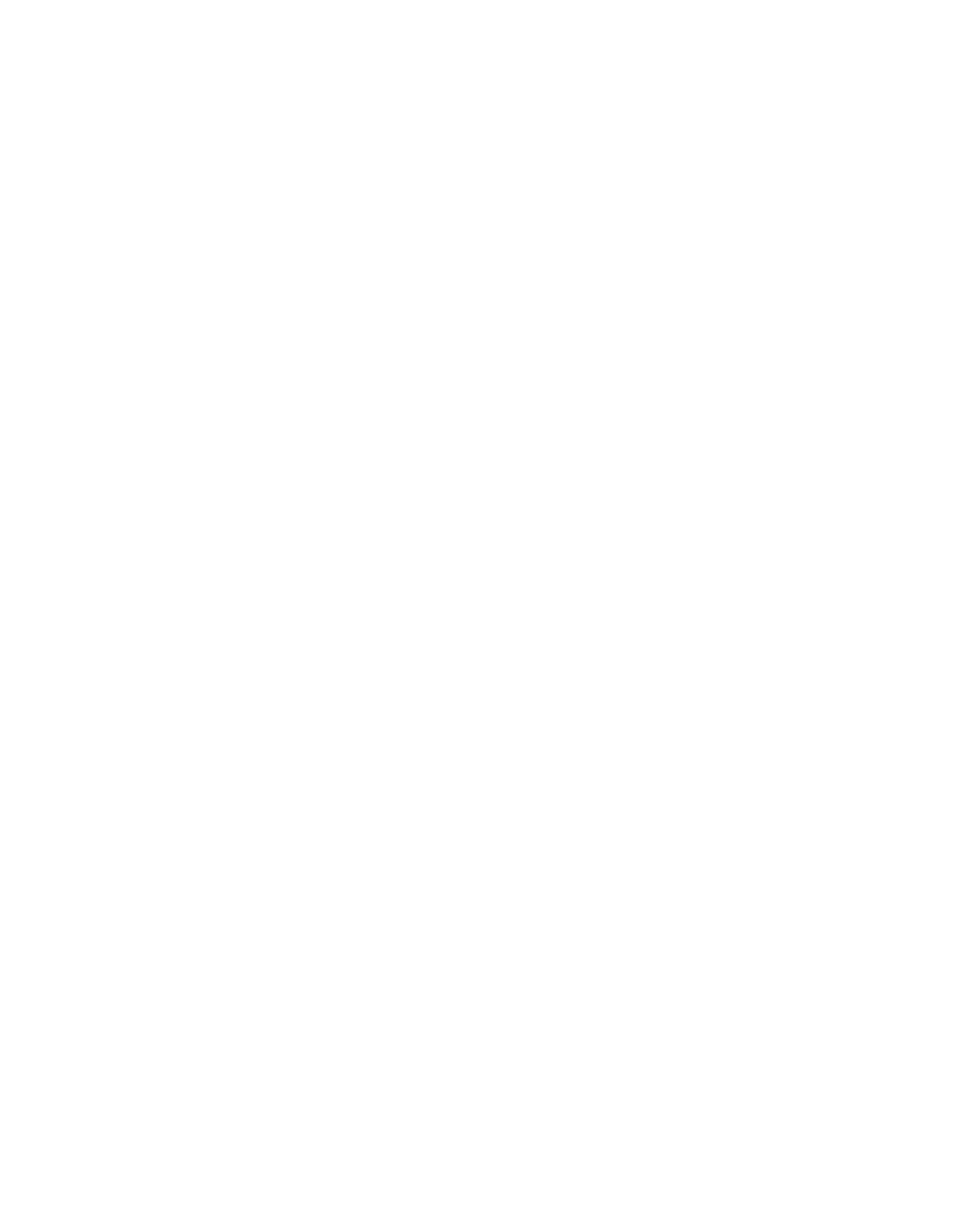### **FINAL PROPOSAL OF THE ORGANIC STATUTE OF THE PAN AMERICAN INSTITUTE OF GEOGRAPHY AND HISTORY**

#### **DECLARATION OF REASONS**

Few institutions can be proud of having encouraged and pushed forwards the areas of study in the Earth Sciences and History in the way that the PAIGH has been doing for over more than 90 years. During that time, the ways, means and contents that enable the Institute to keep fulfilling its mission completely have been put together.

Currently, change is at a faster rate, some of it without the necessary forethought and analysis. To face this, the PAIGH has chosen to maintain its tradition, that is, keep the transmission of standards, customs and processes from one generation to the next. It is there that the strengths of the Institute are rooted, while at the same time it needs to adapt.

Adaptation and innovation complement each other as concepts. In the end, it is thought that adaptation cannot exist without there being innovation, that is to say, if there is no commitment to add value to that which already exists.

As a result of the critical assessment of the Institute, the need to modernize its Organic Statute arose. The objective has been to strengthen the procedures and standards that have benefited the progress made by the PAIGH, and thus, also, reinforcing its component bodies.

Substantial changes have been made, such as running the General Assembly annually, with the aim of making decision-making more flexible, also the inclusion of principles, with the freedom of expression to be highlighted among these.

Moreover, changes to style and appearances have been made in, for example, a clearer drafting style that takes in account the principles of legal drafting style; the unification of terminology that appears throughout the Statute in various ways; and moreover the goals of the PAIGH have been restated in order to align them within a single mission and vision.

The way that leads us to make significant changes has been chosen, in preference to that which would lead to modifying only the appearances and style. With enthusiasm, work has been done while keeping in view that which is necessary; this involves commitment, time and effort.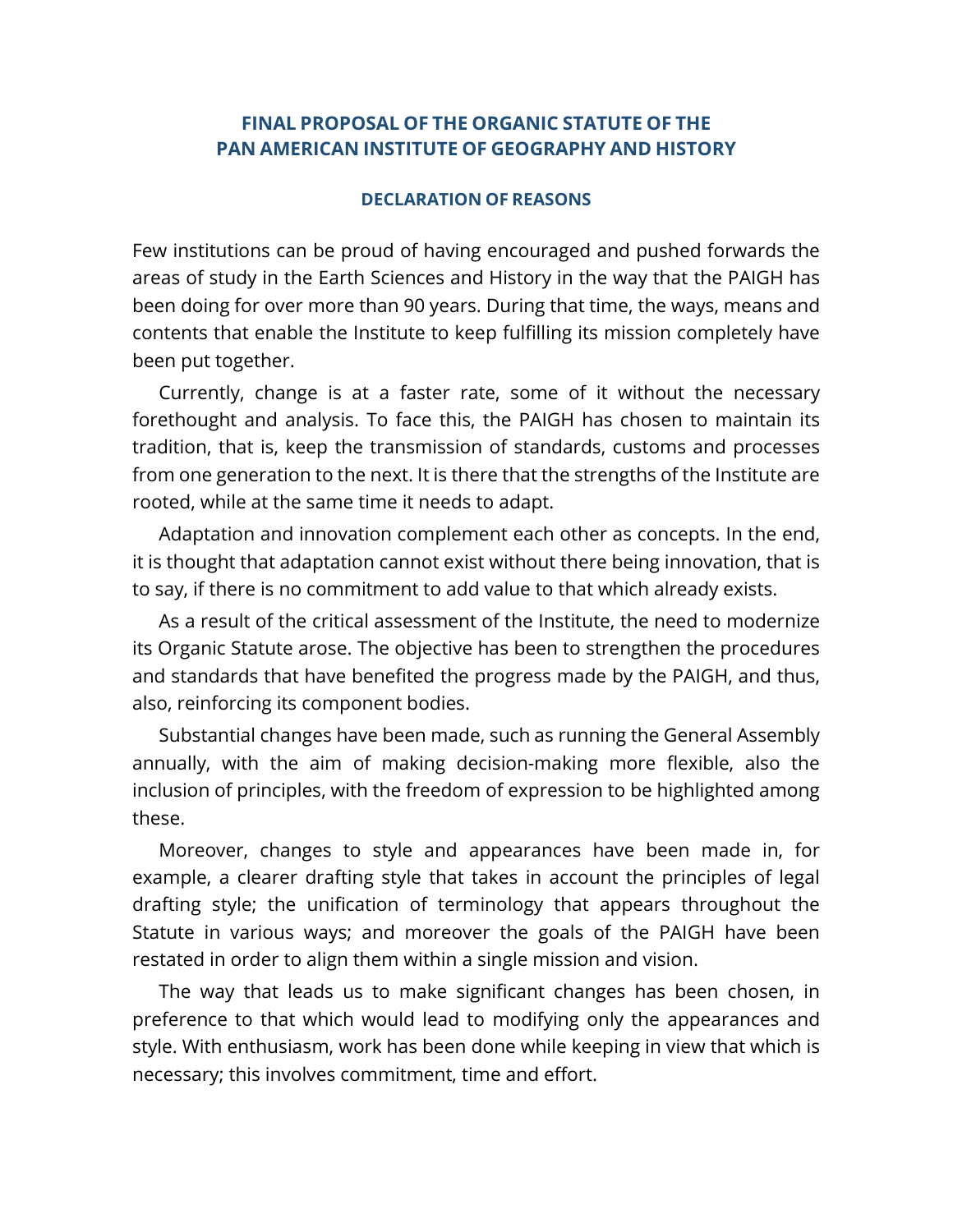Thus, the new Organic Statute is the result of that commitment, it constitutes a non-legally binding tool of governance. It is the product of reality and circumstances, while balancing between convictions and responsibility. Reached by consensus, it is a bridge between that which has been necessary (modified so as to adapt) and that which is possible (achieved by agreement).

To summarize, this Project aims to strengthen the PAIGH, taking into account its traditions. This new document has been set up based on the wisdom that has come before us, with the purpose of combining tradition with innovation.

Finally, it is important to thank all those people who selflessly gave their time for assessing the Statute and proposing necessary changes to it. Their work has helped to continue strengthening the PAIGH as it approaches its centenary, and to preserve its legacy: reinforcing, coordinating and distributing scientific knowledge in America.

> César Rodríguez Tomeo SECRETARIA GENERAL Secretary General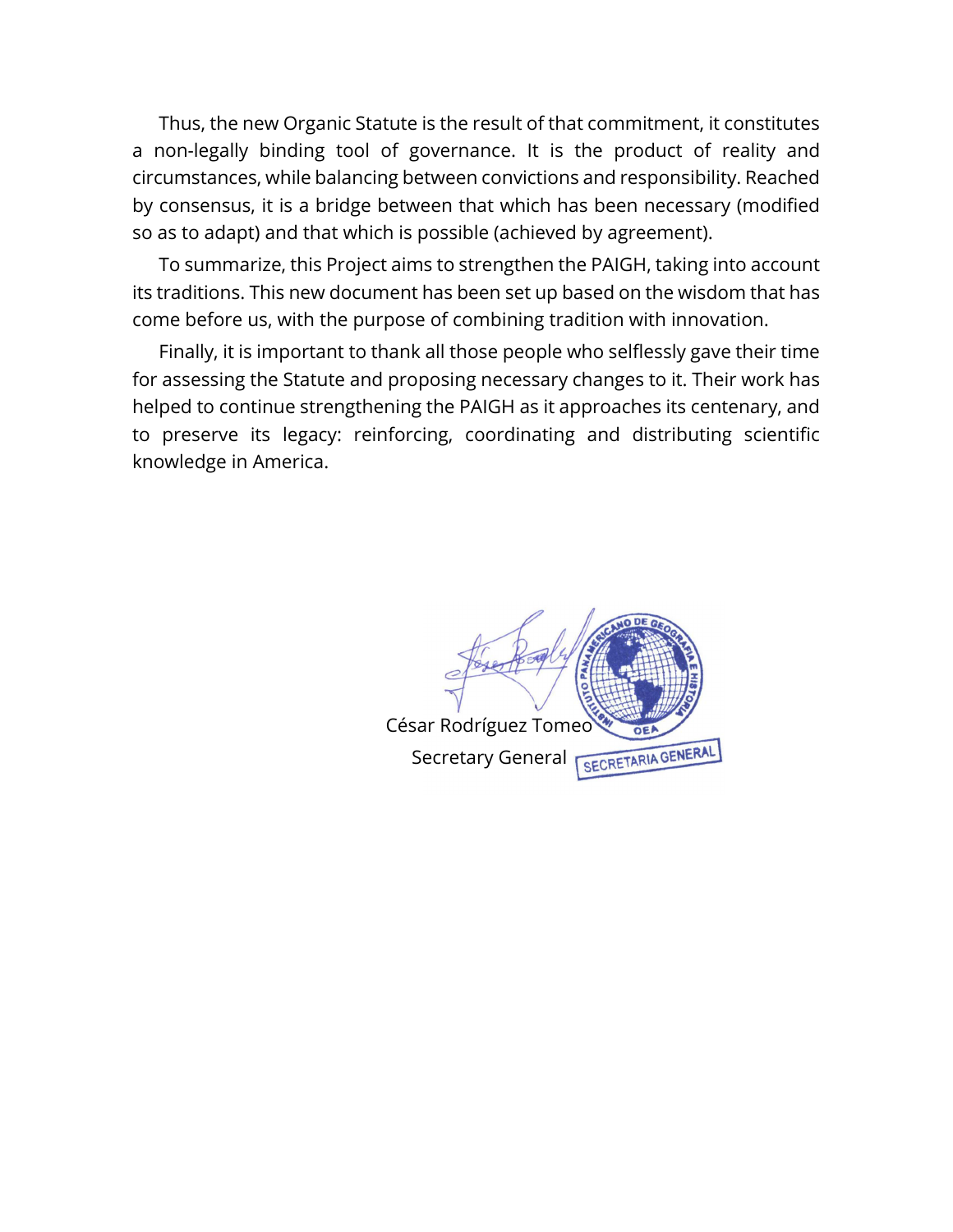## **PAN AMERICAN INSTITUTE OF GEOGRAPHY AND HISTORY ORGANIC STATUTE**

### **CHAPTER I NATURE OF THE PAIGH**

**Article 1.** The PAN AMERICAN INSTITUTE OF GEOGRAPHY AND HISTORY is an inter-American specialized organization of a scientific-technical nature, of the ORGANIZATION OF AMERICAN STATES (OAS), established in accordance with the "Charter of the Organization of American States."

> The Pan American Institute of Geography and History uses the acronym "PAIGH" in English, and "IPGH" in Spanish, French and Portuguese.

> The PAIGH enjoys the widest technical and financial autonomy in the exercise of its functions, within the limits set by the current Statute.

### **CHAPTER II MISSION, VISION AND PRINCIPLES**

- **Article 2.** As a specialized organization of OAS, it is the mission of the PAIGH to:
	- 1. Encourage, coordinate and distribute studies pertaining to its areas of interest which are cartography, geography, history, geophysics and those related sciences for the benefit of the Americas;
	- 2. Support initiatives, innovation and the creation of knowledge in matters of its competence, by means of studies, tasks and trainings of its Commissions;
	- 3. Encourage interdisciplinary cooperation among related institutes in America and with international organizations.

**Article 3.** The PAIGH has as its vision:

1. Becoming an organization of excellence that is made up of specialists and researchers of its areas of interest;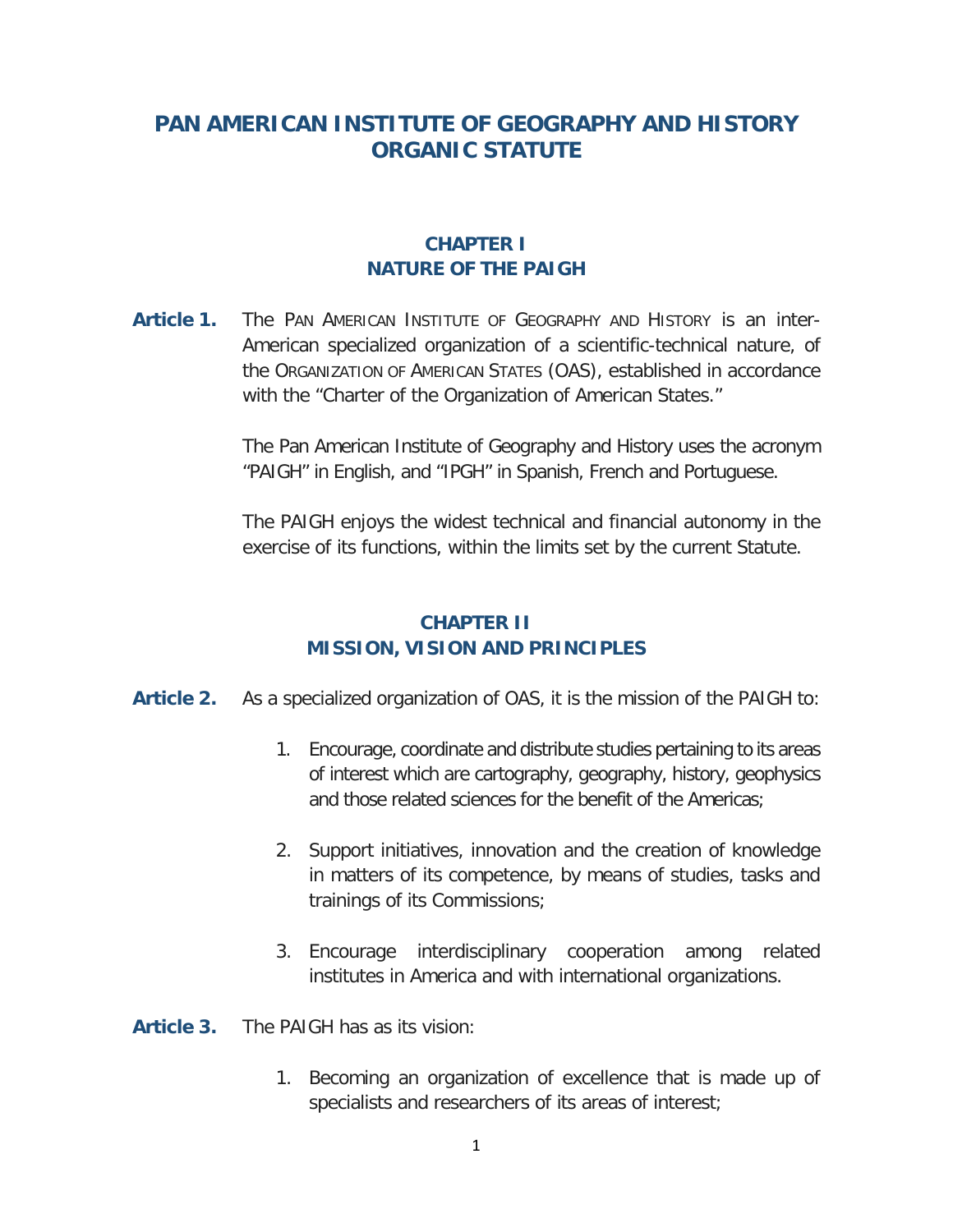- 2. Operating as an institution that facilitates and supports research that provides scientific-technical assistance to its Member States, to the OAS, and to all those entities, which request it within the limits of the possible and of the PAIGH instruments;
- 3. Articulating and promoting relationships concerning its areas of interest among Member States, civil society, as well as international scientific, academic, and private initiative organizations.
- **Article 4.** The PAIGH is governed under the following principles:
	- 1. The PAIGH prioritizes scientific activities, through its Technical Assistance Program, as well as the dissemination of specialized knowledge through its Publications Program, or those programs established for these purposes in the future;
	- 2. The PAIGH encourages attention to the relationship among disciplines in its studies, projects and publications with an emphasis on science, technology and critical thinking;
	- 3. The PAIGH stimulates activities of multinational interest;
	- 4. The PAIGH recognizes the importance of equality, nondiscrimination, respect and tolerance for all human beings;
	- 5. The PAIGH respects the freedom of expression of its authors, who bear sole responsibility for their respective contents;
	- 6. The PAIGH does not start up or encourage any work that is considered to be biased towards political or religious proselytism;
	- 7. The PAIGH supports open access to its studies and research produced by its programs.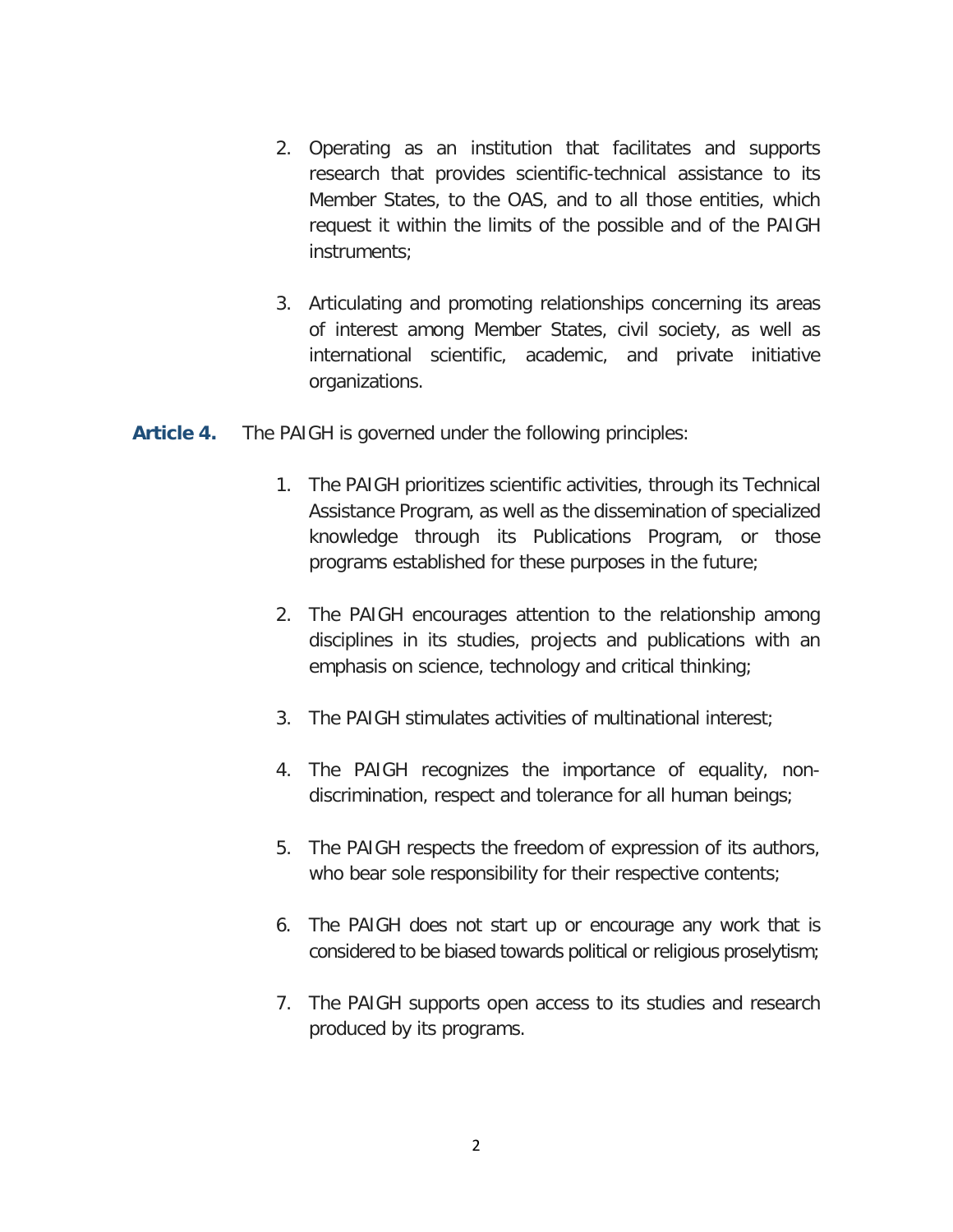### **CHAPTER III MEMBER STATES**

- **Article 5.** Only American States may be members of the PAIGH. A request for admission is subject to approval of the General Assembly.
- **Article 6.** A Member State may leave the PAIGH, in which case it is expected to provide two years' advance notice.

The notice of withdrawal does not excuse that State from paying outstanding membership quotas nor those which apply until the effective withdrawal.

The re-admission of a Member State that has previously withdrawn by its own decision may be requested at any moment to the General Secretariat and approved by the General Assembly.

### **CHAPTER IV PERMANENT OBSERVERS**

- **Article 7.** A request to become a Permanent Observer of the PAIGH may be submitted by:
	- 1. Those States proposed by a Member State eligible to vote or by the General Secretariat; and
	- 2. Intergovernmental organizations and other entities whose activities are compatible with the mission, vision and principles of the PAIGH, proposed by a Member State or by the General Secretariat.

It is the task of the General Assembly to decide, by consensus, the admission of a Permanent Observer, as well as the contributions that the requesting State or organization offers to the programs of the PAIGH.

**Article 8.** The General Assembly may consider, inter alia, whether the circumstances in which its acceptance was determined have changed significantly or have disappeared and, for this or any other reason, may revoke the status of Permanent Observer granted.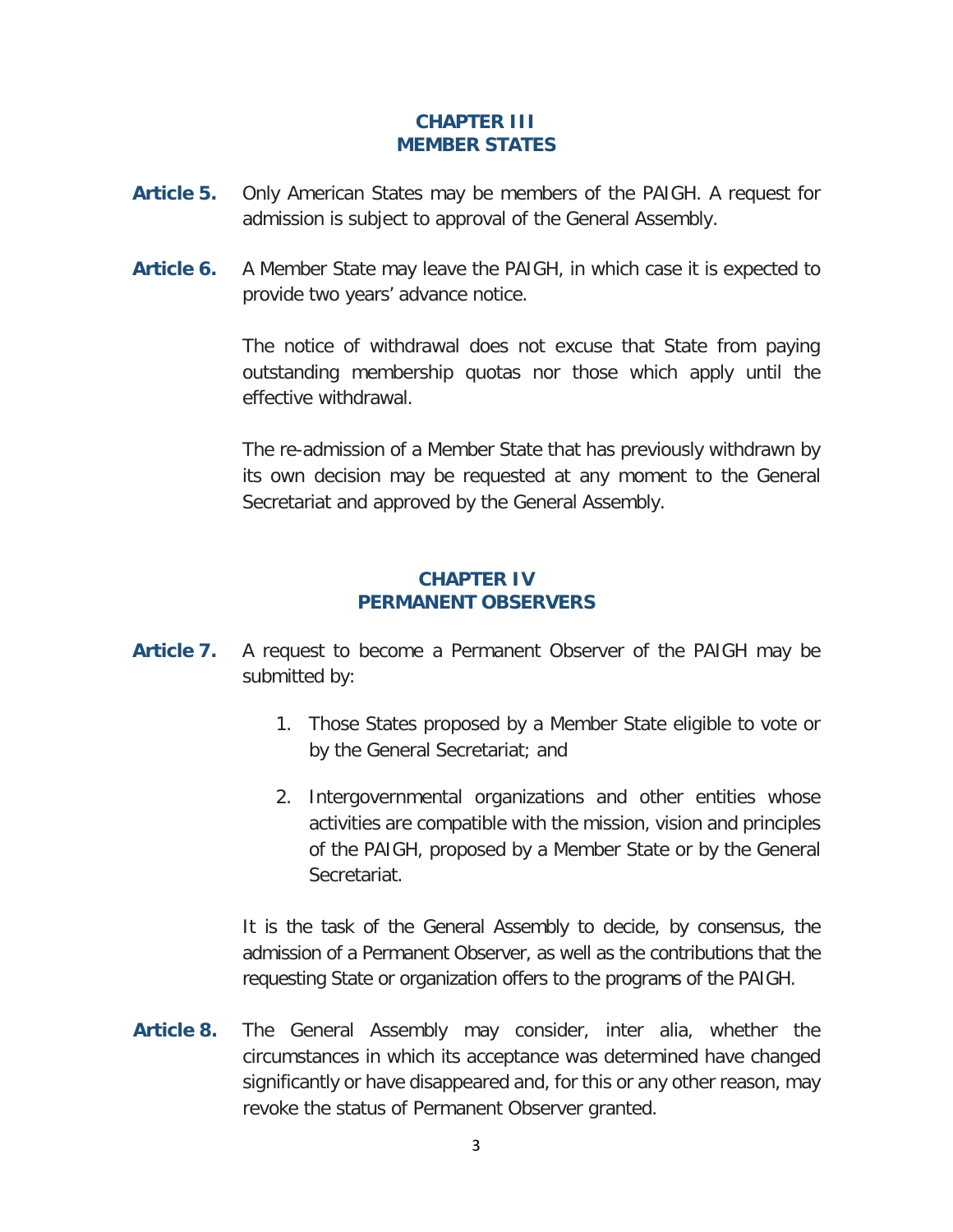The re-admission of a Permanent Observer, which has previously chosen to withdraw from the PAIGH, may be requested at any time through the General Secretariat, to be resolved by the General Assembly.

#### **CHAPTER V ORGANIZATION OF THE PAIGH**

- **Article 9.** The PAIGH is made up of the following Pan American component bodies:
	- 1. General Assembly;
	- 2. Authorities;
	- 3. General Secretariat; and
	- 4. Commissions.
- **Article 10.** Each Member State officially designates and sets up a National Section whose functions and structure are stipulated in Chapter XI of this Statute.

#### **CHAPTER VI QUORUM AND VOTING**

- **Article 11.** The quorum for the decision-making bodies of the PAIGH is:
	- 1. For the General Assembly, two thirds of the Member States eligible to vote;
	- 2. For the Consultation Meetings of the Commissions, half-plusone of the Member States eligible to vote.
	- 3. For the Meeting of the Authorities, half of its members plus one.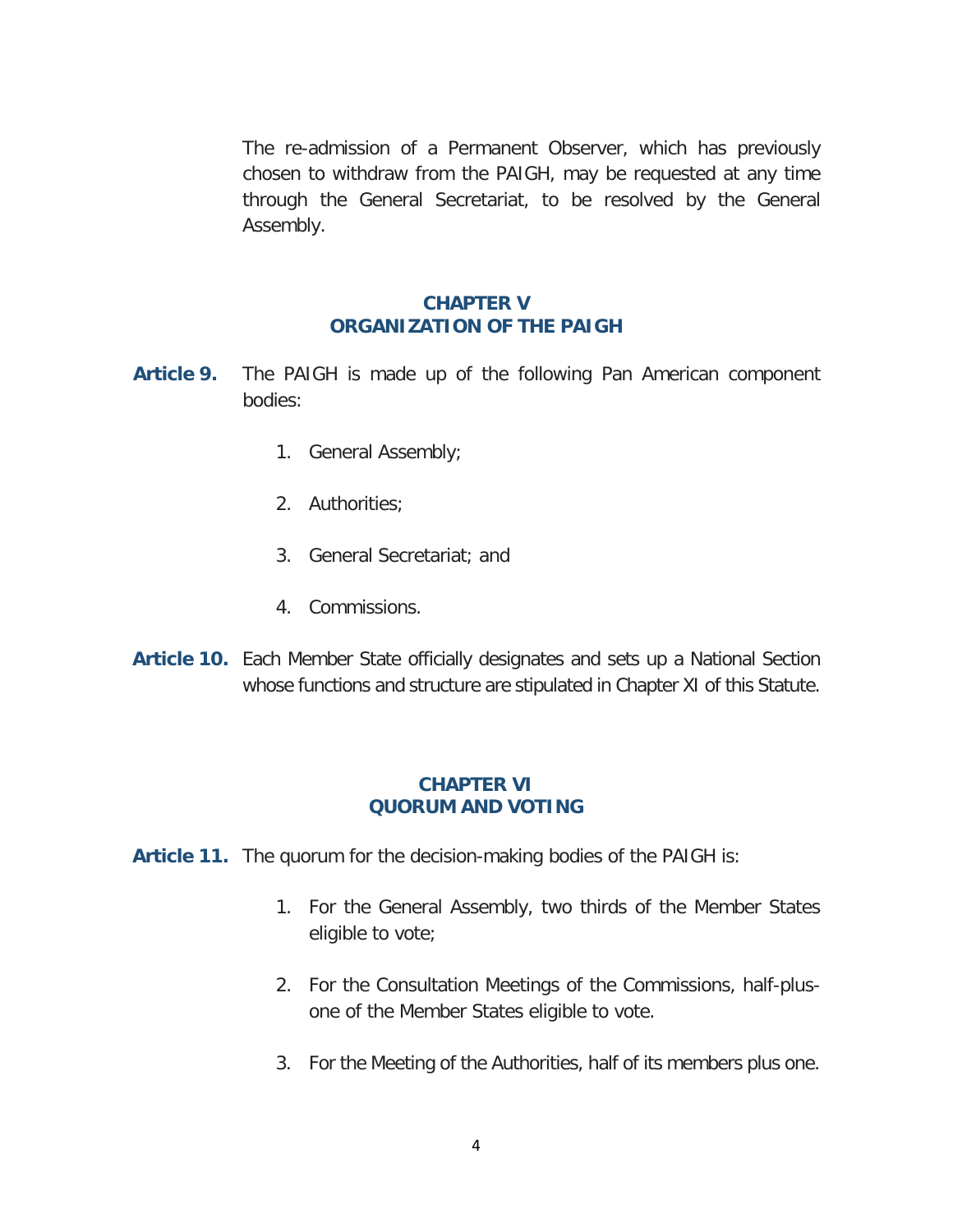Once constituted for beginning a session, the quorum for conducting business is two thirds of the Member States eligible to vote that have constituted that session.

- **Article 12.** For the purposes of this Statute, the Member States who are eligible to vote are those that at the moment in which the General Assembly is held, conform with the provisions of the "Financial Rules of Procedure" regarding the status of quotas.
- **Article 13.** Except as otherwise provided in this Statute, decisions requiring a vote are adopted, in the case of the General Assembly by a majority of the Member States eligible to vote, and in the case of Consultation Meetings of the Commissions by a majority of the participating Member States eligible to vote. In the case of the Meeting of Authorities, by a simple majority.

The following topics are exceptions for the General Assembly, for which the affirmative votes of two thirds of the Member States eligible to vote are required:

- 1. Approval of the budget and the establishment of the annual membership quotas;
- 2. Re-election of Authorities;
- 3. Creation or dissolution of Commissions;
- 4. Cases not covered by this Statute neither by any other rules of procedure of PAIGH;
- 5. Modification of this Organic Statute.
- **Article 14.** For the purposes of this Statute, "official vote" is defined as the vote cast by the Ministry of Foreign Affairs, whoever acts in representation of the Member State, or by the president of the National Section, as applicable.
- **Article 15.** In the sessions of any body of the PAIGH in which decisions are required, the official vote can be requested remotely. This vote can be sent by regular mail or reliable electronic means of communication.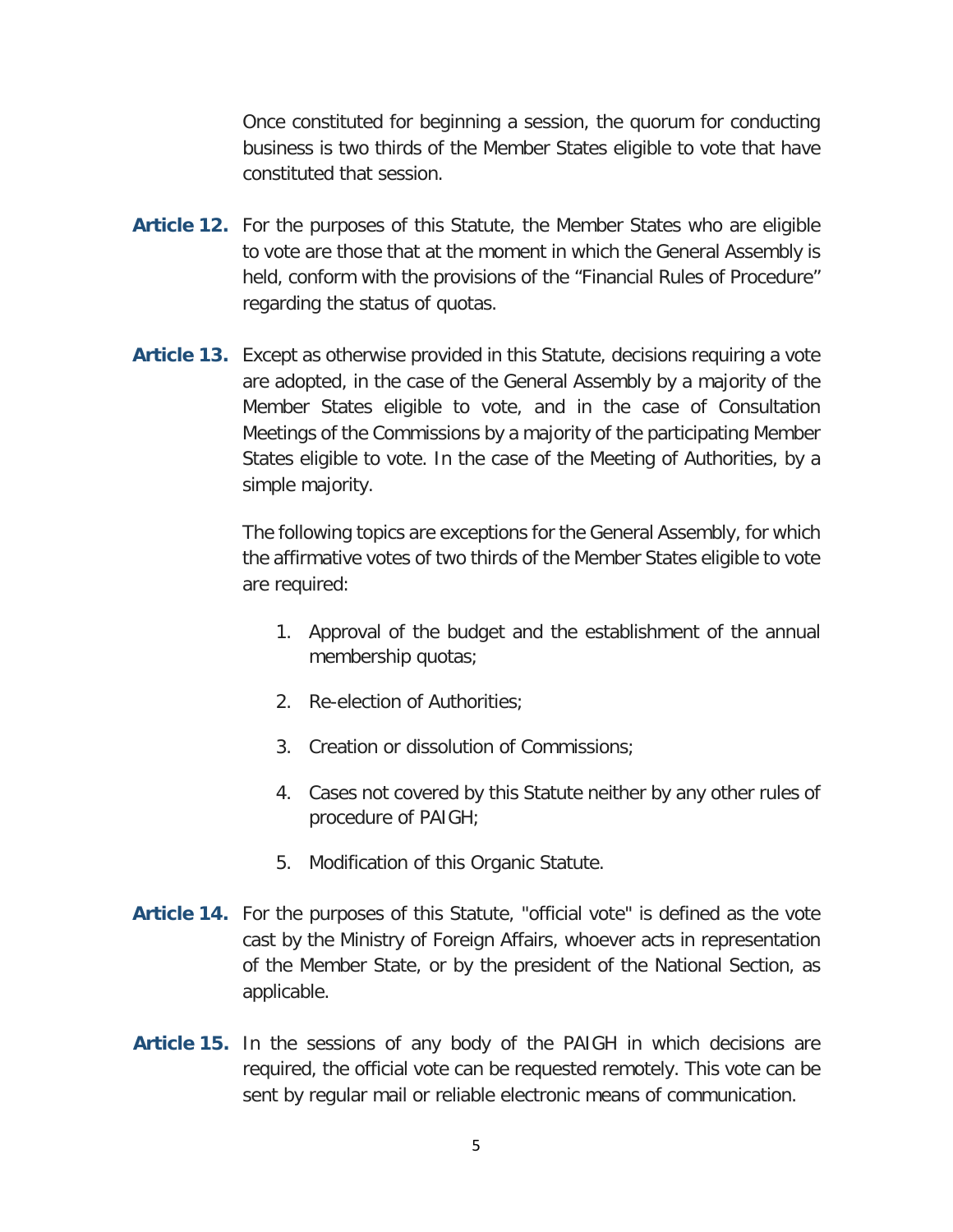### **CHAPTER VII GENERAL ASSEMBLY**

**Article 16.** The General Assembly is the supreme decision-making body that sets the scientific, administrative, and financial directives of the PAIGH.

The General Assembly meets once a year under normal circumstances.

Due to special situations that have been appropriately determined, it could meet by means of virtual media, if approval has been obtained by the vote of a simple majority of Member States eligible to vote.

**Article 17.** The General Assembly decides the location, host, and date of the following meeting and its reserve alternative, with prior consent of the relevant National Sections.

> During the period between the meetings of the General Assembly, the President of the PAIGH, in conjunction with the General Secretariat may request that decisions be made on urgent matters by means of the official vote of Member States eligible to vote.

- **Article 18.** Extraordinary meetings of the General Assembly may be held, exclusively for the purpose for which they are convoked by a simple majority of the Member States eligible to vote.
- **Article 19.** The General Assembly is made up of:
	- 1. The delegations designated by the Member States, each of which has the right to one vote consistent with Article 12 of this Statute;
	- 2. The Authorities of the PAIGH, with speaking rights, but without the vote;
	- 3. Permanent Observers, invited through the General Secretariat in coordination with the organizing committee, who may speak upon invitation of the President of the General Assembly, but without the right to vote; and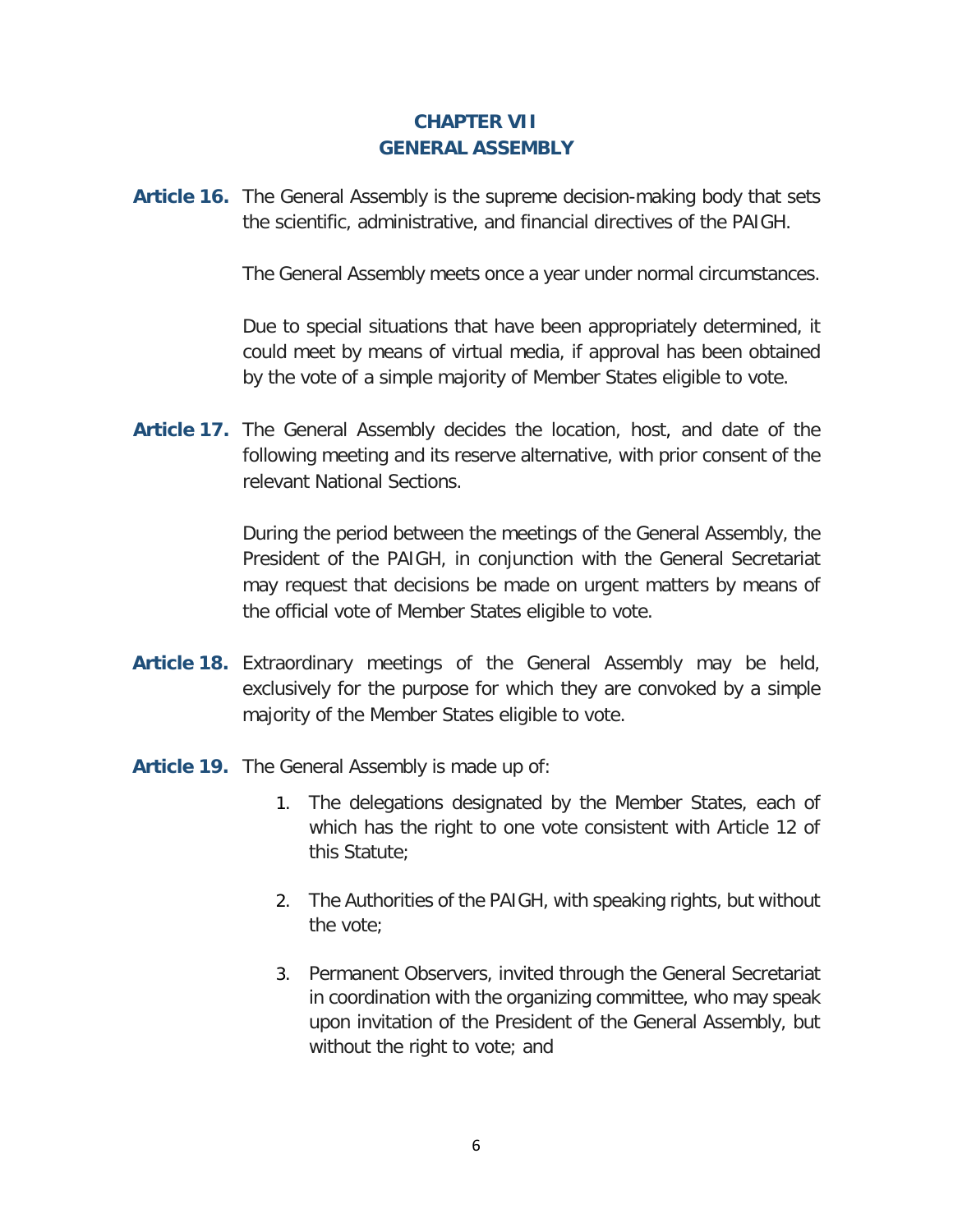- 4. Invited observers, proposed through the General Secretariat in coordination with the organizing committee. These proposals are expected to be distributed to Member States before each General Assembly and are subject to acceptance by consensus, before sending the convocation unless otherwise decided by consensus. Their ability to speak, granted by the President of the General Assembly, will be subject to the absence of objections by the Member States, and they do not have the right to vote.
- **Article 20.** The National Section of the country to host the General Assembly is in charge of naming an organizing committee to take charge, in cooperation with the PAIGH General Secretariat, of the preparation of the Assembly and develop the schedule of activities to be run.
- **Article 21.** The General Secretariat is in charge of preparing the draft of the agenda and of the "Rules of Procedure of the General Assembly", as well as considering the schedule of activities, together with the organizing committee.

To prepare the draft of the agenda, the General Secretariat considers the scientific, administrative, and financial areas of the PAIGH, as well as the topics proposed by the Member States, through their National Sections.

Four months before the meeting, the General Secretariat sends to the PAIGH Member States the draft of the agenda and of the "Rules of Procedure of the General Assembly" with the pertinent modifications, together with the schedule of activities and the announcement of the Assembly.

**Article 22.** The preliminary agenda of the General Assembly requires the approval of a simple majority of the Member States present and eligible to vote.

> The General Assembly only covers and processes those points included in the definitive agenda. Enlarging the agenda after its adoption requires the approval of two-thirds of the participating Member States present and eligible to vote.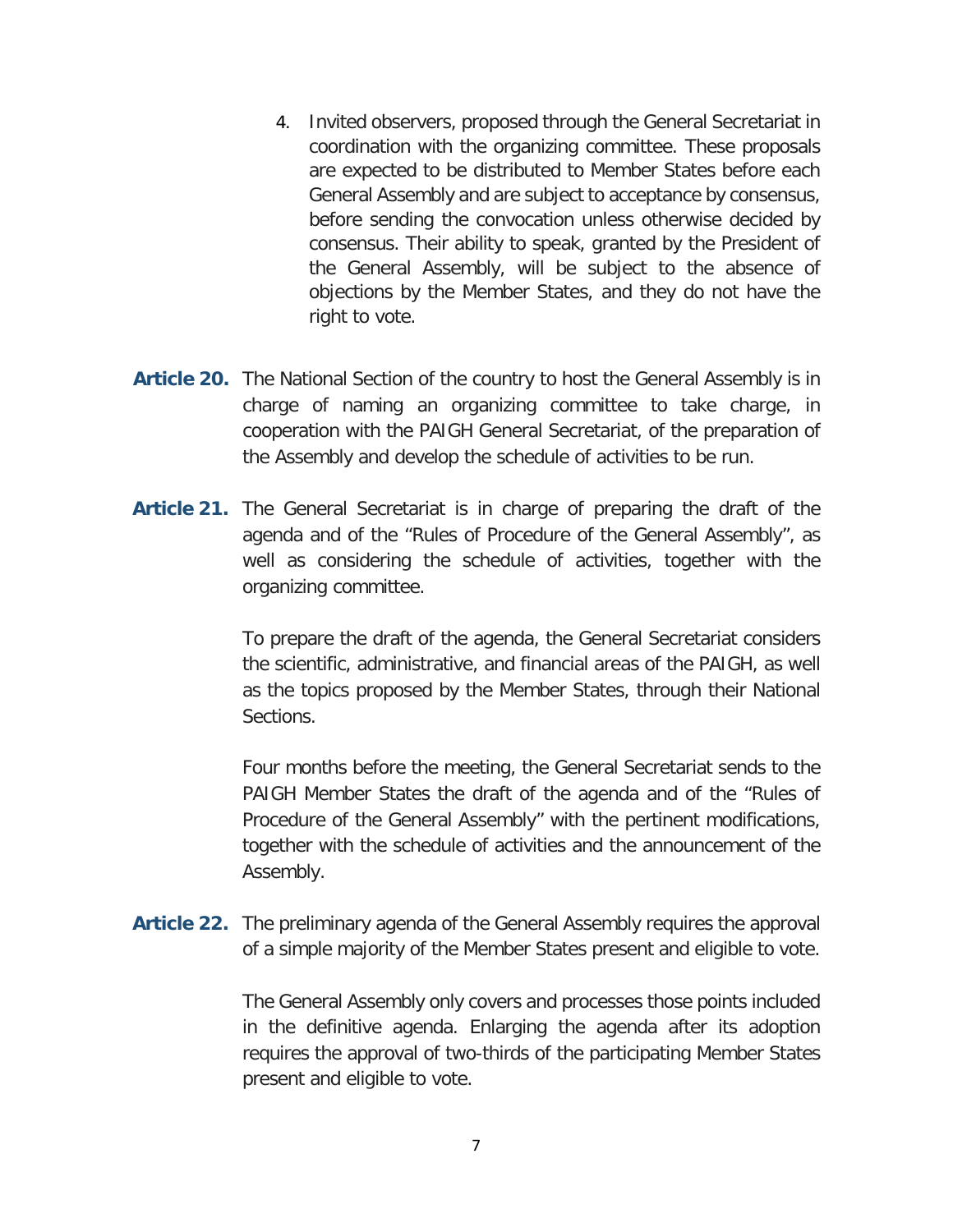**Article 23.** The authorities of the General Assembly are:

- 1. President of the General Assembly;
- 2. Vice-President of the General Assembly; and
- 3. Secretary of the General Assembly.
- **Article 24.** The functions and powers of the General Assembly include, among others:
	- 1. Elect its own authorities;
	- 2. Elect the President, Vice-President and Secretary General of the PAIGH in conformance with Articles 27 and 32 of this Statute;
	- 3. Ratify the Presidents of the Commissions, elected in the Meetings of Consultation in accordance with Articles 27 and 38 of this Statute;
	- 4. Consider the annual reports and other communications presented by the PAIGH Authorities and the National Sections;
	- 5. Approve the draft budget presented by the Secretary General in conformance with Article 56 of this Statute;
	- 6. Approve the annual scale of quotas, which are the financial contributions that each Member State makes in accordance with the "Financial Rules of Procedure;"
	- 7. Approve the program of scientific activities drafted by the Commissions;
	- 8. Approve the terms of cooperation that the Commissions or the General Secretariat propose with governments, international organizations, and private institutions, while keeping to the terms of existing arrangements between the PAIGH and the OAS;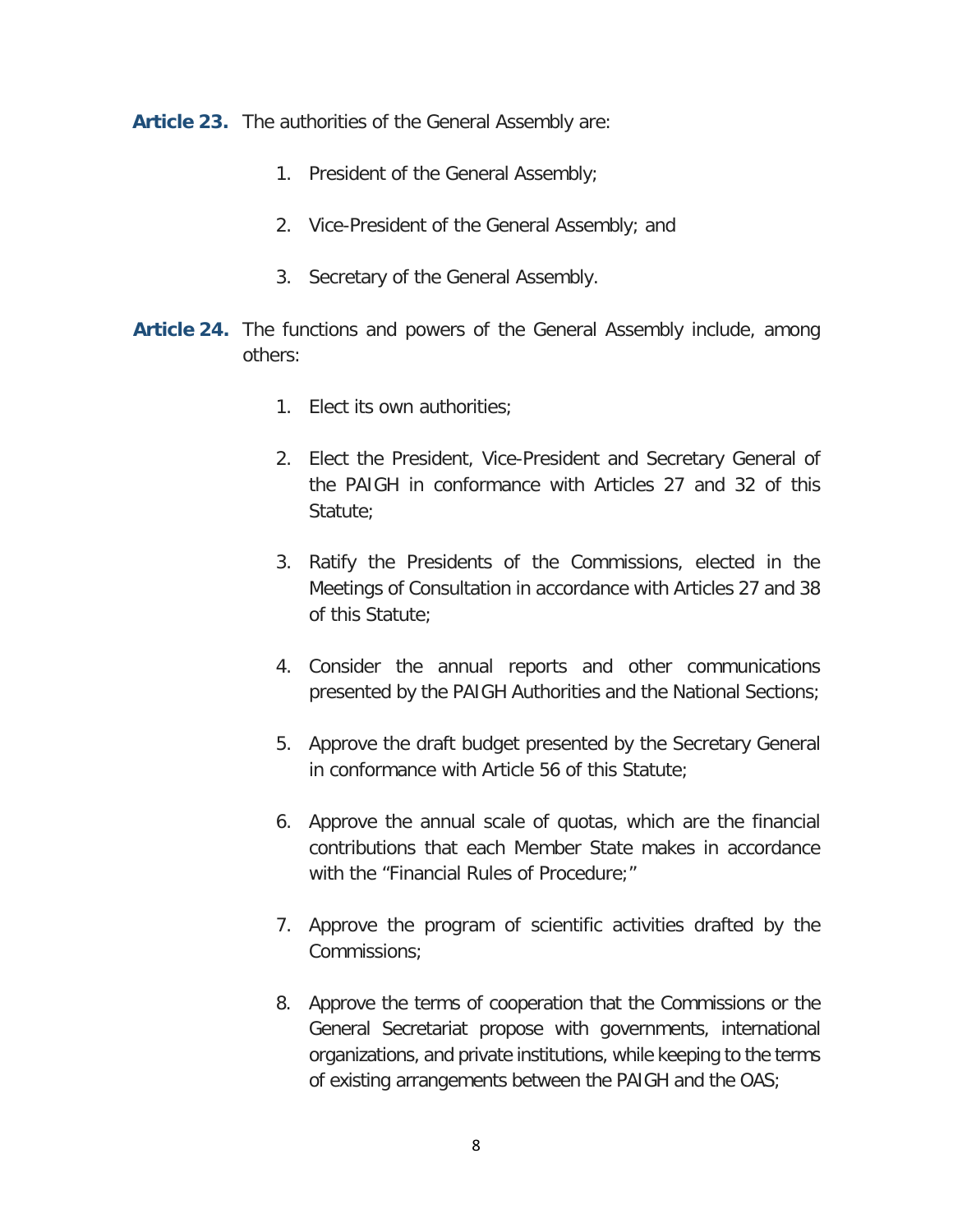- 9. Create or close down Commissions where this is judged as convenient, in accordance with Article 13 of this Statute;
- 10. Set up the special committees in an advisory capacity that are considered necessary for the success of the activities of the PAIGH, concerning matters within the scope of more than one Commission, and approve their plans and activities;
- 11. Approve the structure of the General Secretariat;
- 12. Approve the rules of procedure of the bodies and activities of the PAIGH;
- 13. Modify this Organic Statute, in accordance with Article 62 of this Statute;
- 14. Approve the location and alternative or reserve location for the following meeting of the General Assembly;
- 15. Grant honorary awards, in accordance with Article 60 of this Statute:
- 16. Call elections or name a substitute in the case of resignation, incapacity, or death of any of the Authorities, to act until the election of the successor.

### **CHAPTER VIII AUTHORITIES**

**Article 25.** The Authorities constitute the body in charge of overseeing and coordinating the fulfillment of the resolutions of the General Assembly, as well as proposing initiatives in matters within its competence.

> The Authorities of the PAIGH meet every six months and they can arrange to do so virtually due to situations that merit it.

- **Article 26.** The Authorities of the PAIGH are:
	- 1. President;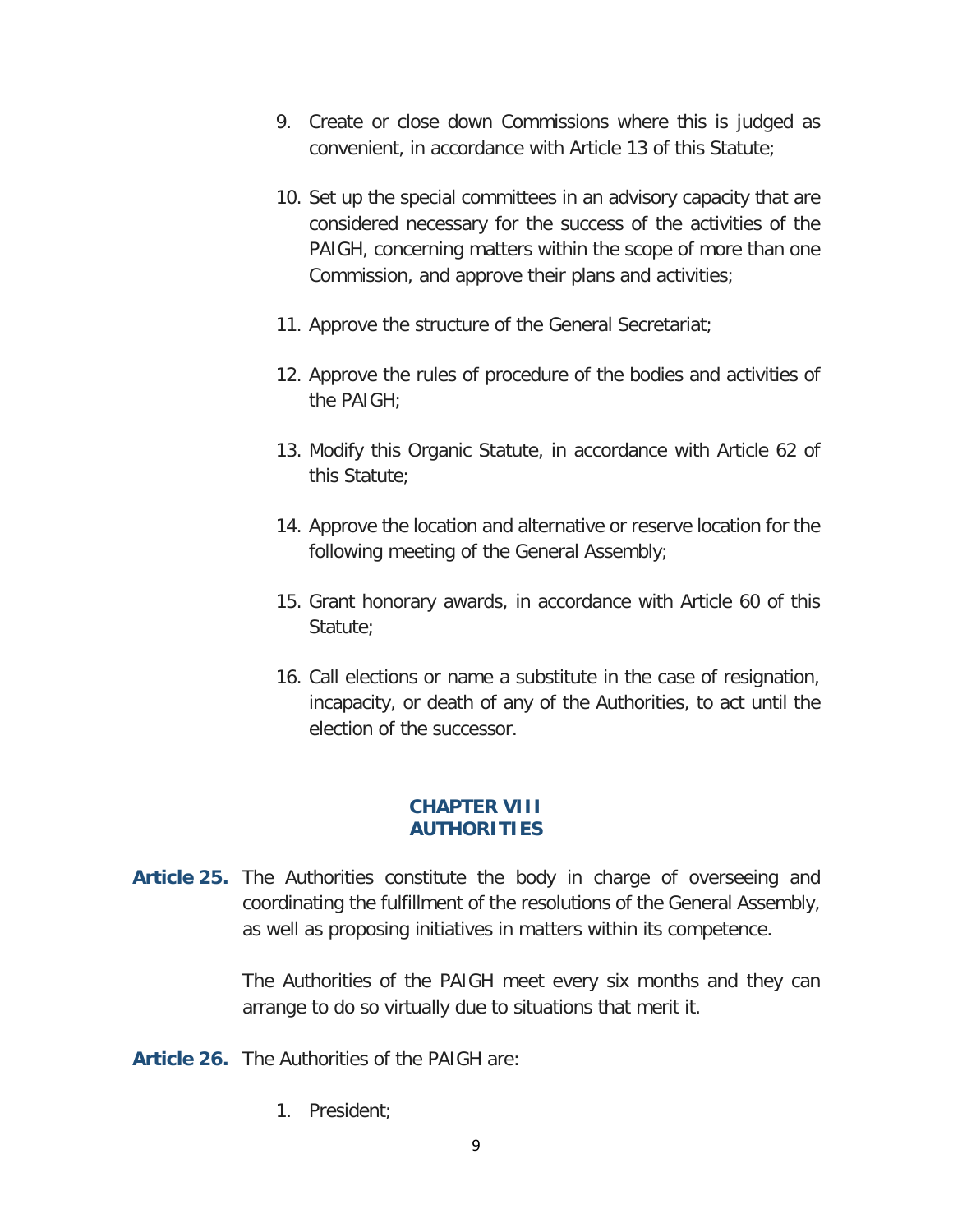- 2. Vice-President;
- 3. Secretary General and
- 4. Presidents of the Commissions.
- **Article 27.** The candidates for positions of an Authority are expected to comply with the following requirements and limitations:
	- 1. The candidates may have the nationality of any of the Member States, in accordance with Article 28 of this Statute;
	- 2. There may not be two Authorities of the same nationality;
	- 3. An Authority may not be succeeded in that position by another person of the same nationality, except the Secretary General and Presidents of Commissions, who can be succeeded by people of the same nationality to complete the stipulated period in the case of resignation, incapacity, or death;
	- 4. They work in the position as Authority for a period of four years, except for the Secretary General and Presidents of Commissions who may be reelected for another period in accordance with Articles 32 and 38 respectively of this Statute;
	- 5. The President and the Vice-President of the PAIGH may not be re-elected as an Authority until four years after having completed their functions;
	- 6. The candidacies for positions as Authorities are expected to be submitted, by a Member State in accordance with Article 28 of this Statute, six months in advance of the date of the start of the respective General Assembly, with all of their background information;
	- 7. The candidates are expected to be persons of technical capability recognized internationally in any of the areas of interest of the PAIGH and to be competent in the matters related to the functions of the position.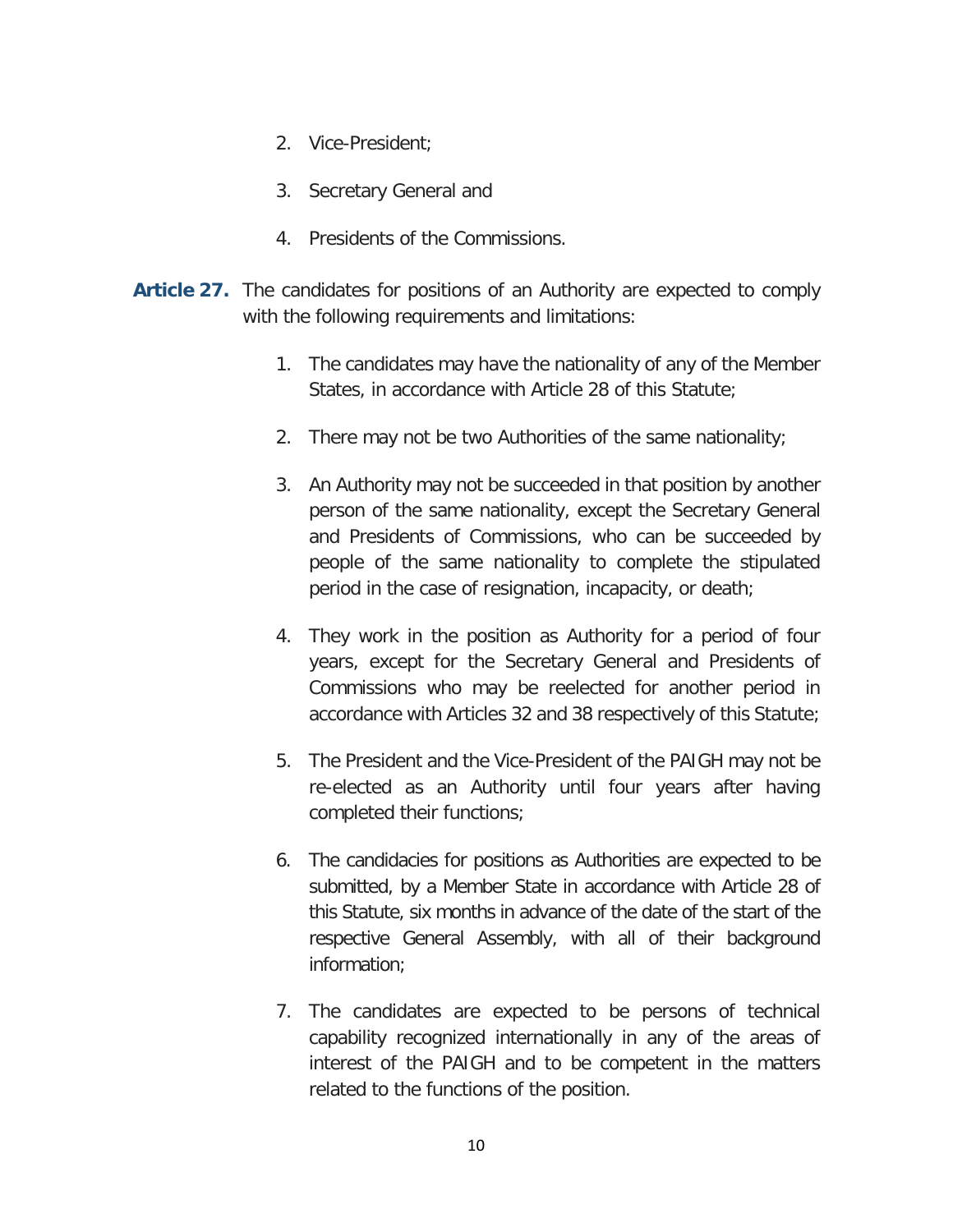- **Article 28.** Only nationals of Member States that, on the date the General Assembly begins, are in conformity with what is stipulated on the "Financial Rules of Procedure" in regards to the payment of the quotas may be elected to a position of Authority of the PAIGH.
- **Article 29.** Subject to the direction of the General Assembly, the Authorities have the following functions:
	- 1. Fulfil those resolutions and decisions of the General Assembly that are within their responsibility;
	- 2. Propose initiatives for consideration by the General Assembly;
	- 3. Consider the periodic reports and other communications of the General Secretariat;
	- 4. Consider the biannual reports and other communications of the Presidents of the Commissions;
	- 5. Evaluate the Technical Assistance Program projects that are in progress and analyze the requests for the following year, for submitting a proposal to the General Assembly;
	- 6. Propose, annually, the base salary of the Secretary General for the approval of the General Assembly. The Secretary General may not participate in consideration of this decision;
	- 7. Study the proposals for honorary awards, according to Article 60 of this Statute, and give an opinion on this matter to the General Assembly;
	- 8. Issue an opinion on those matters that the General Secretariat puts into consideration;
	- 9. Consider and resolve, as the unique venue of appeal, the decisions adopted by the General Secretariat;
	- 10. Take any other action necessary to fulfill their functions in accordance with this Statute, as determined by the General Assembly.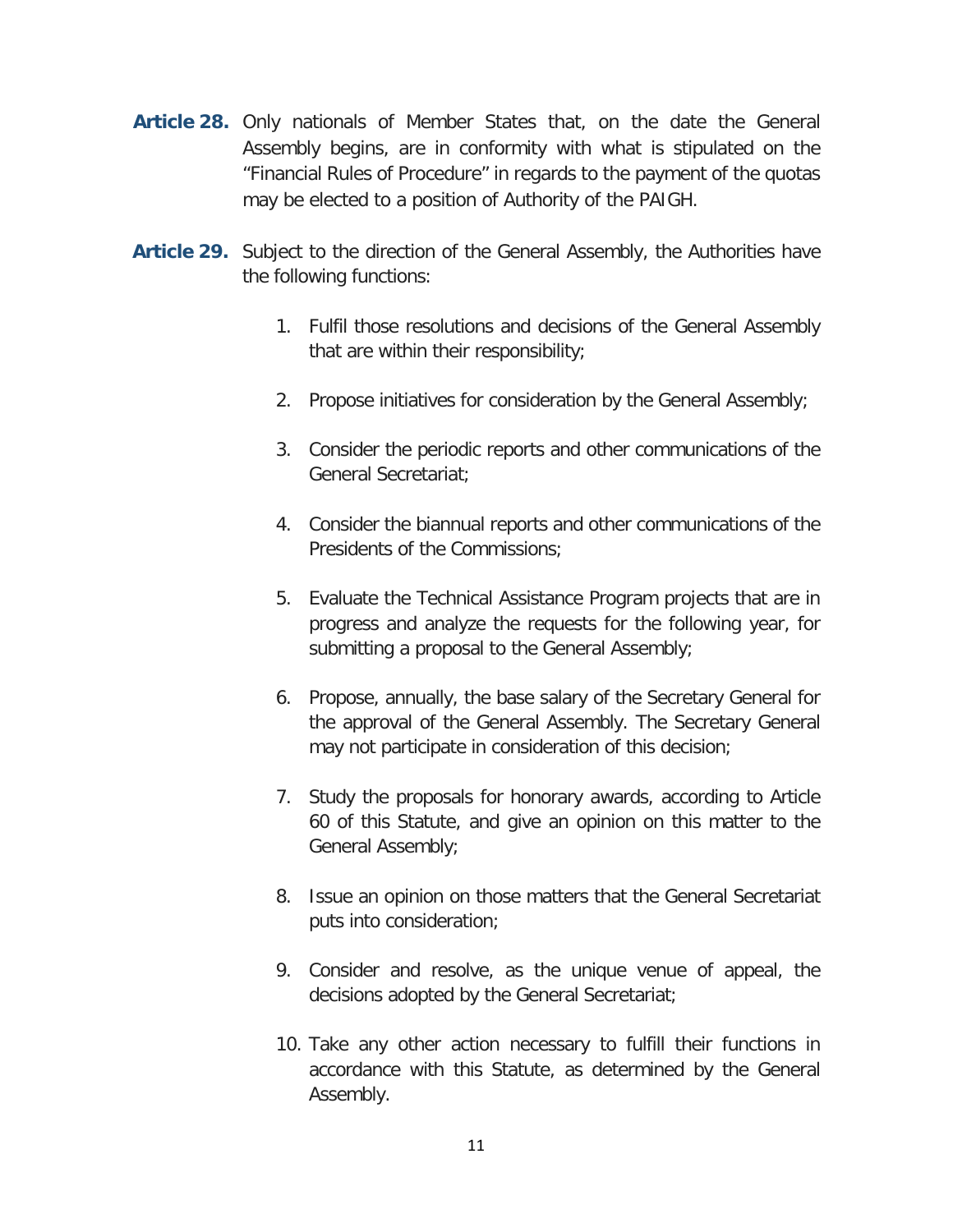#### **CHAPTER IX GENERAL SECRETARIAT**

**Article 30.** The General Secretariat of PAIGH is the body that has as its goal:

- 1. To perform administrative tasks of the PAIGH;
- 2. To coordinate the activities of the other PAIGH bodies;
- 3. To provide the necessary assistance for the correct performance of the bodies of the PAIGH and the National Sections;
- 4. To put into effect those activities entrusted by the General Assembly; and
- 5. To oversee that the decisions adopted by the bodies of the PAIGH are fulfilled.

A Secretary General under the supervision of the General Assembly manages the General Secretariat.

- **Article 31.** The General Secretariat is based in the city that hosts the PAIGH central office and the Secretary General resides there.
- **Article 32.** The Secretary General is elected by the General Assembly for a period of four years.

In exceptional circumstances, the General Assembly may re-elect the Secretary General for one period; for this, the approval of two thirds of the Member States eligible to vote is required.

The Secretary General may not be succeeded by any person of the same nationality, except to complete the stipulated period in the case of resignation, incapacity, or death.

**Article 33.** The candidates for leading the General Secretariat are to be proposed to the General Assembly by a Member State, with relevant background information, and according to Article 28 of this Statute.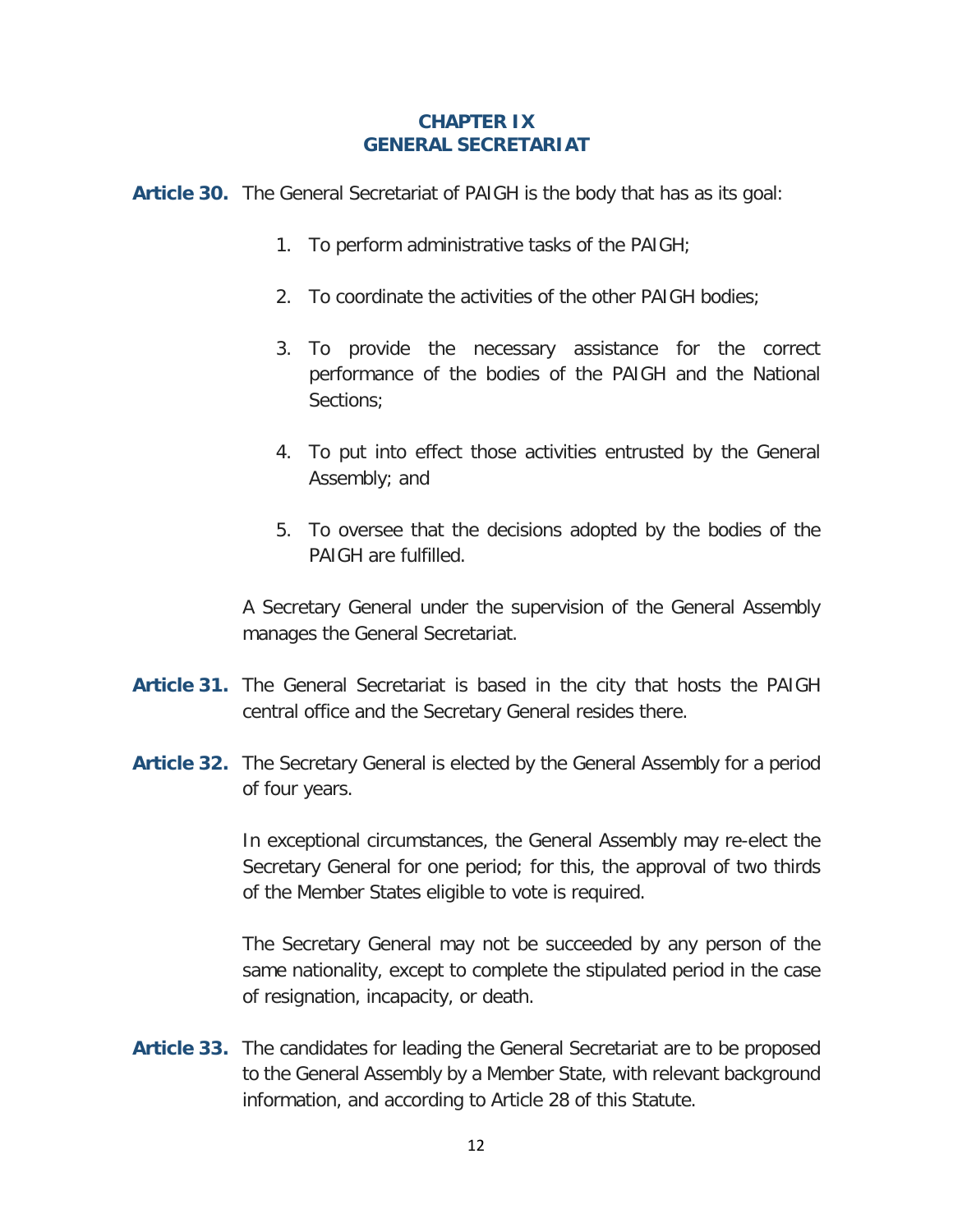The candidates are expected to prove that they have technical capability recognized internationally in any of the areas of interest of the PAIGH and to be competent in the matters related to the functions of the position.

The curriculum vitae of the candidates and the work plan proposal for their period are expected to be sent to the General Secretariat six months before the General Assembly at which the election is planned.

The General Secretariat retransmits this information to the Member States no later than four months before that General Assembly.

**Article 34.** Subject to the direction of the General Assembly, the functions of the Secretary General are:

In the scientific area:

- 1. To coordinate activities for creating, encouraging and distributing scientific-technical knowledge in the areas of interest of the PAIGH;
- 2. To press for the actions of the PAIGH scientific agenda, in particular the Technical Assistance Program and the Publications Program;
- 3. To encourage relationships between governments, academic institutions, multilateral organizations and private initiatives, with the aim of fulfilling the mission of the PAIGH;
- 4. To put into effect actions for strengthening the National Sections and for linking them with academic, private, and governmental institutions related to the areas of interest of the PAIGH.

In the administrative area:

5. To act as the liaison between the component bodies of the PAIGH and the Member States, while keeping PAIGH Authorities informed;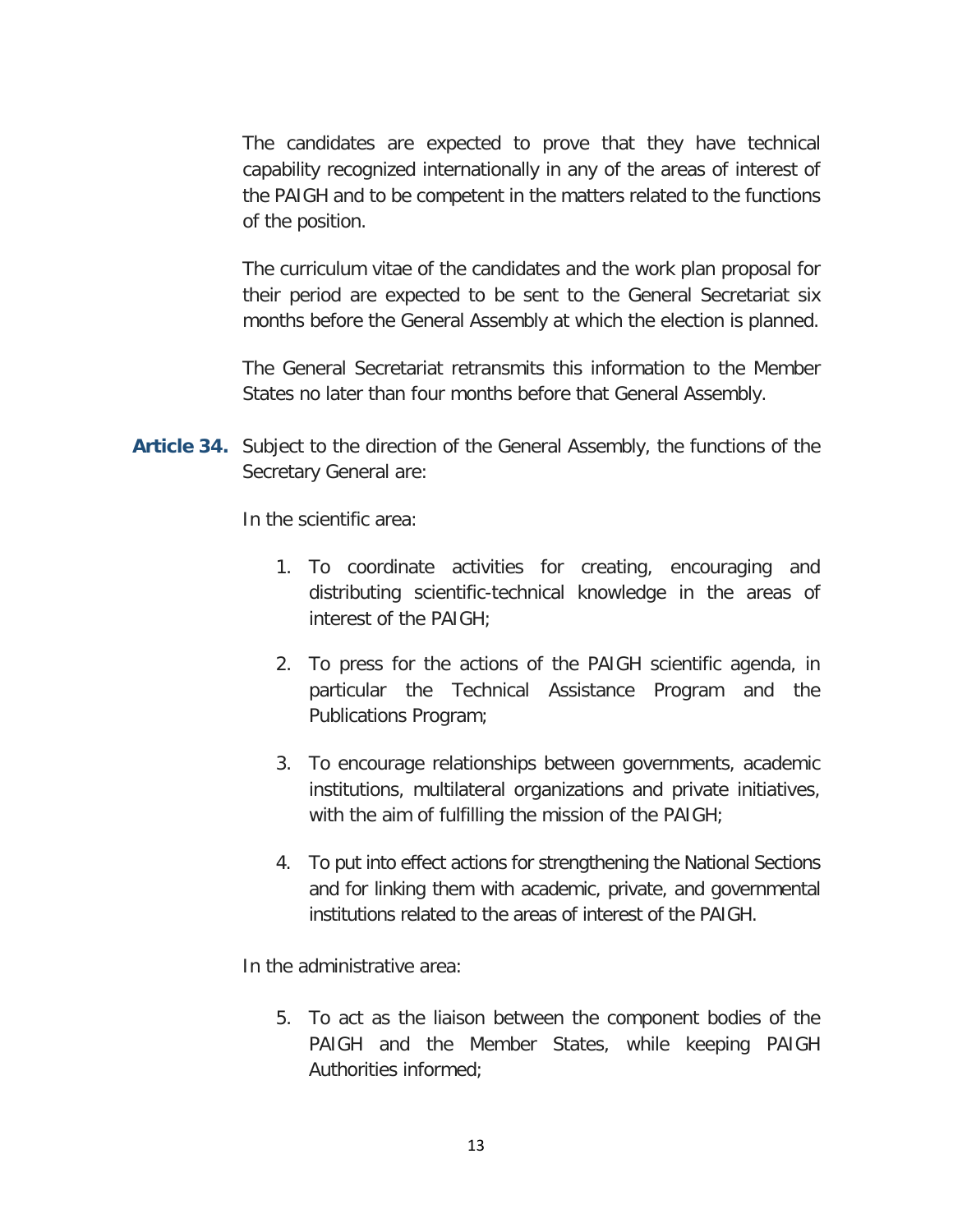- 6. To appoint the personnel competent for the performance of specific tasks for the General Secretariat to function, within the budgetary allocations that the General Assembly sets for these purposes;
- 7. To coordinate the modification of the rules of procedure of the activities of the PAIGH;
- 8. To prepare the draft for the agenda and the procedures of the General Assembly meetings, in accordance with Article 21 of this Statute;
- 9. To submit to the General Assembly and to the Authorities a report about the activities of the General Secretariat, including the financial state of the PAIGH during the corresponding year, as well as the reports that may be requested by the General Assembly or those that may be stipulated in the rules of procedure;
- 10. To implement the decisions of the General Assembly and the requests made by the Commissions and, in the name of the PAIGH, encourage the implementation of the recommendations from these bodies by the Member States;
- 11. To publish the texts of works sent for this purpose by the General Assembly, the Commissions and other technical bodies, consistent with applicable rules and regulations and within the respective budgetary authorization;
- 12. To compile and transmit to the governments and the National Sections, as required, the proceedings and minutes of the General Assembly and of the various Commissions;
- 13. To cooperate the arrangements for the meetings of the General Assembly and of the several Commissions;
- 14. To oversee and cooperate with the secretariats of the General Assembly and of the Commissions;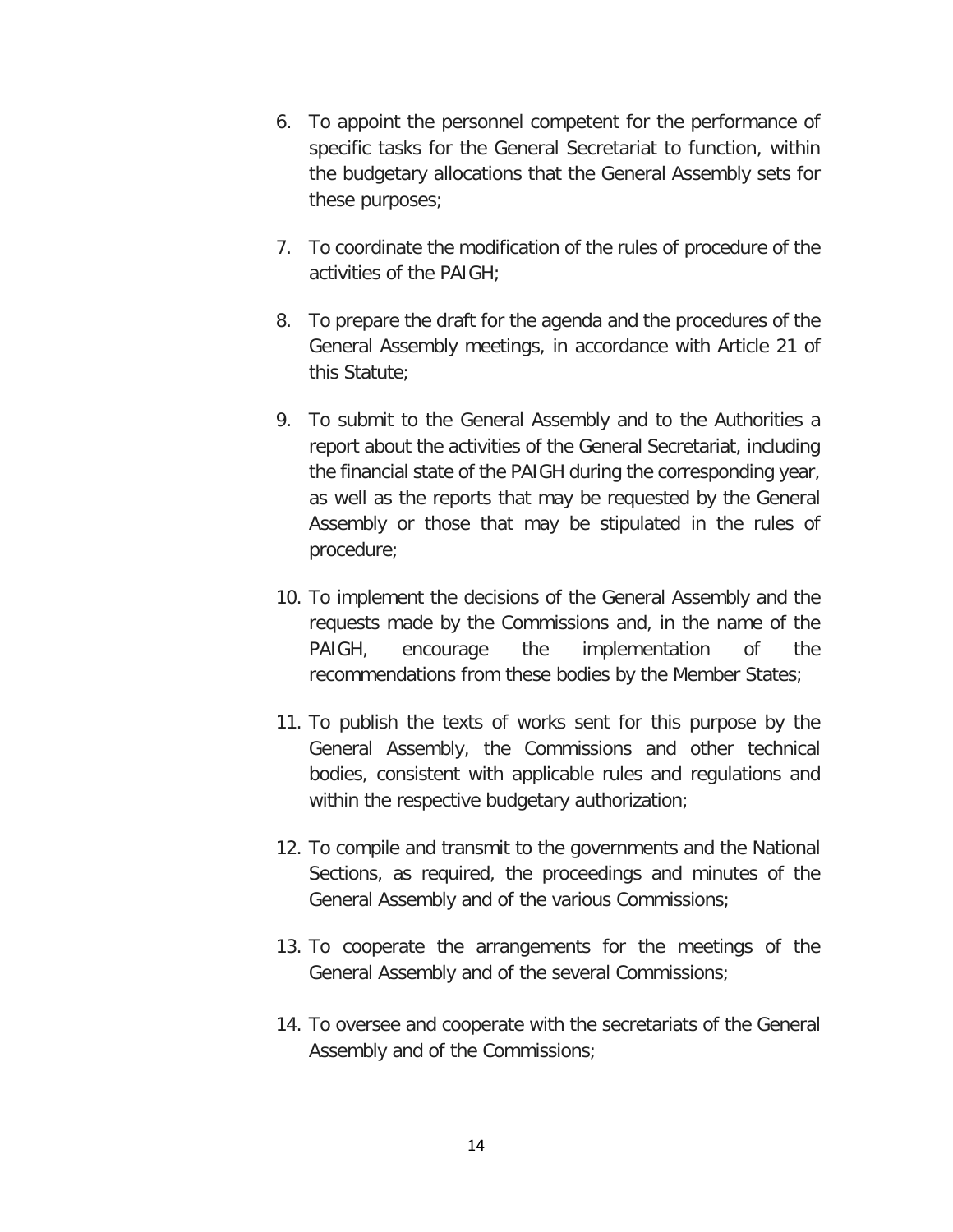- 15. To transmit, to the appropriate body of the OAS, an annual report about the performance of the activities of the PAIGH, including a report about its financial situation;
- 16. To maintain the tangible and intangible assets of the PAIGH;
- 17. To implement any other functions entrusted to him or her by the General Assembly;
- 18. To exercise the legal representation of the PAIGH both within and outside judicial processes.

In the financial area:

- 19. To put into effect the respective studies and proposals, in accordance with decisions of the General Assembly, for calculating the quotas that the Member States should pay;
- 20. To submit to the General Assembly the annual budget project in accordance with Article 56 of this Statute;
- 21. To have the accounts and state of the finances of the PAIGH checked and analyzed annually by external auditors.

The Secretary General may also perform such other functions as may be determined by the General Assembly.

### **CHAPTER X COMMISSIONS**

**Article 35.** The Commissions of the PAIGH constitute the bodies in charge of promoting, coordinating, and disseminating the scientific and technical development of their respective fields of action in the Member States through the programs of the PAIGH.

> In the performance of their tasks, the Commissions are supported by the General Secretariat and the National Sections.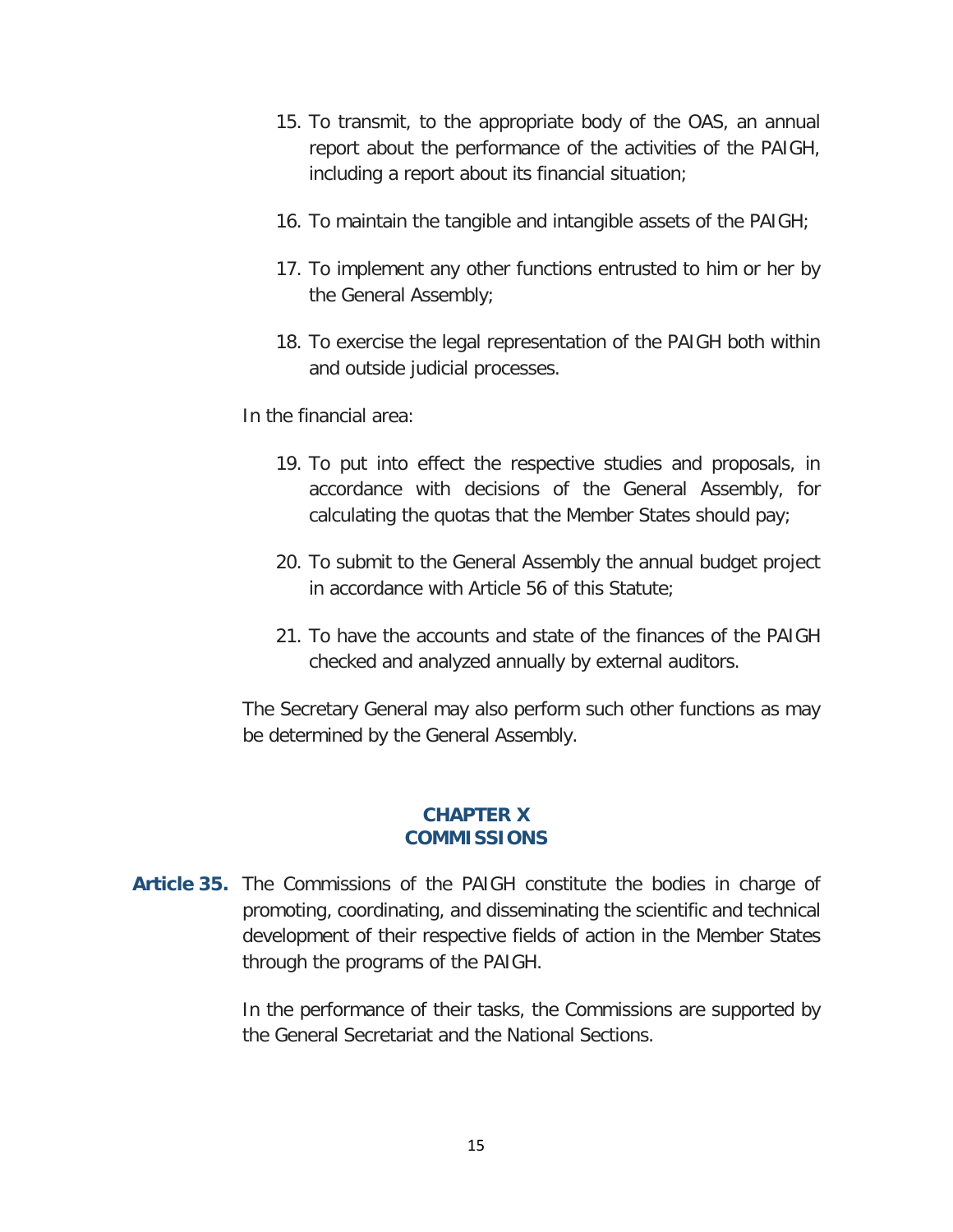**Article 36.** The Commissions of the PAIGH are:

- 1. The Commission on Cartography;
- 2. The Commission on Geography;
- 3. The Commission on History;
- 4. The Commission on Geophysics; and
- 5. Any commissions that the General Assembly establishes with the favorable vote of two thirds of the Member States eligible to vote.
- **Article 37.** Each Commission consists of the representatives designated by the governments of the Member States, which are also responsible for designating the respective alternate representative, consistent with the "Rules of Procedure of the Commissions."

These National Members are expected to be persons of recognized competence in the specializations specific to the Commissions for which they were designated.

**Article 38.** Each Commission elects its President and Vice-President, from among the nationals of a single Member State for a period of four years, to be then ratified by the General Assembly.

> In extraordinary circumstances, upon a resolution with justification by the General Assembly and when it is thus convenient for the interests of the PAIGH, then with the vote of two thirds of the Member States, eligible to vote, the President and Vice-President may be re-elected for a second period of four years.

> The Presidents and Vice-Presidents of the Commissions cannot be succeeded by others of the same nationality, except to complete the stipulated period in case of resignation, incapacity, or death.

**Article 39.** The candidates for President and Vice-President of each Commission are expected to send to the General Secretariat their curriculum vitae and their proposed work plan for their period, through the government of their country, no later than six months before the election, and considering what is stipulated in Article 28 of this Statute.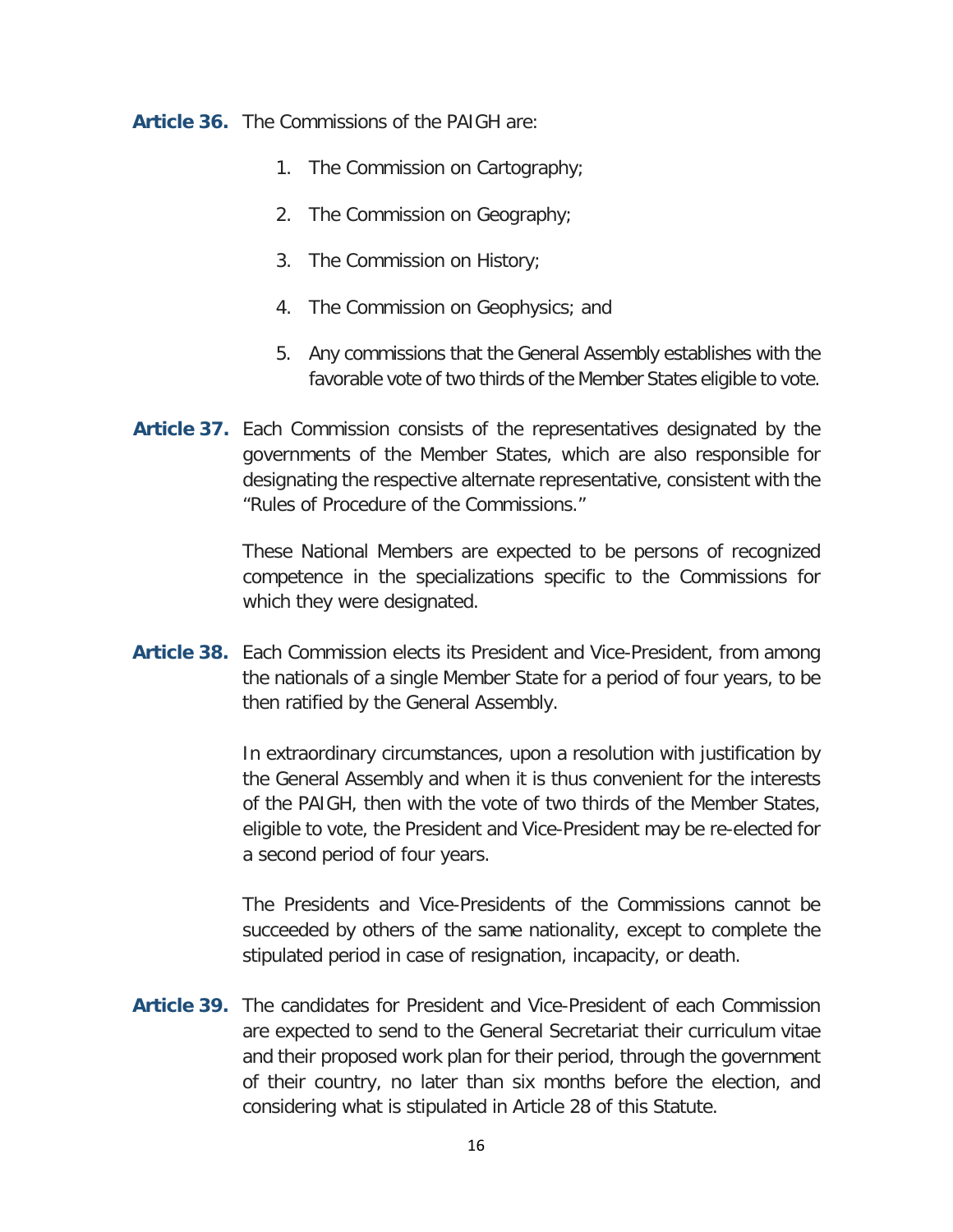The General Secretariat forwards the information of the candidates to the Member States no later than four months before the General Assembly in which the election of Authorities will take place.

- **Article 40.** The President and Vice-President act in the name of the PAIGH in the functions belonging to these positions.
- **Article 41.** The representative seat of each Commission is located in the country of its President and Vice-President.
- **Article 42.** The Presidents of the Commissions work in cooperation with the General Secretariat, to which they report about the work done by their respective Commissions, in accordance with the "Rules of Procedure of the Commissions."
- **Article 43.** Each Commission annually provides to the General Secretariat a report about all of its activities during the last year and about its projects for the following year.
- **Article 44.** Each President of Commission designates their respective Secretary consistent with the "Rules of Procedure of the Commissions."
- **Article 45**. For each four-year management period, each Commission may establish such Committees and Working Groups as are necessary for putting into effect the scientific strategy defined by the General Assembly, through the work performed jointly and coordinated with the proposals of the specialists.

The Committees consist of the national representatives from those Member States who make clear their interest in participating in one of the committees. For this, the national representatives are expected to have the explicit approval of the respective National Section. Their assignment to the Committee lasts for four years and they may be re-appointed. The Working Groups consist of the specialists designated by each Commission for a specific mission, in consultation with the respective

National Sections.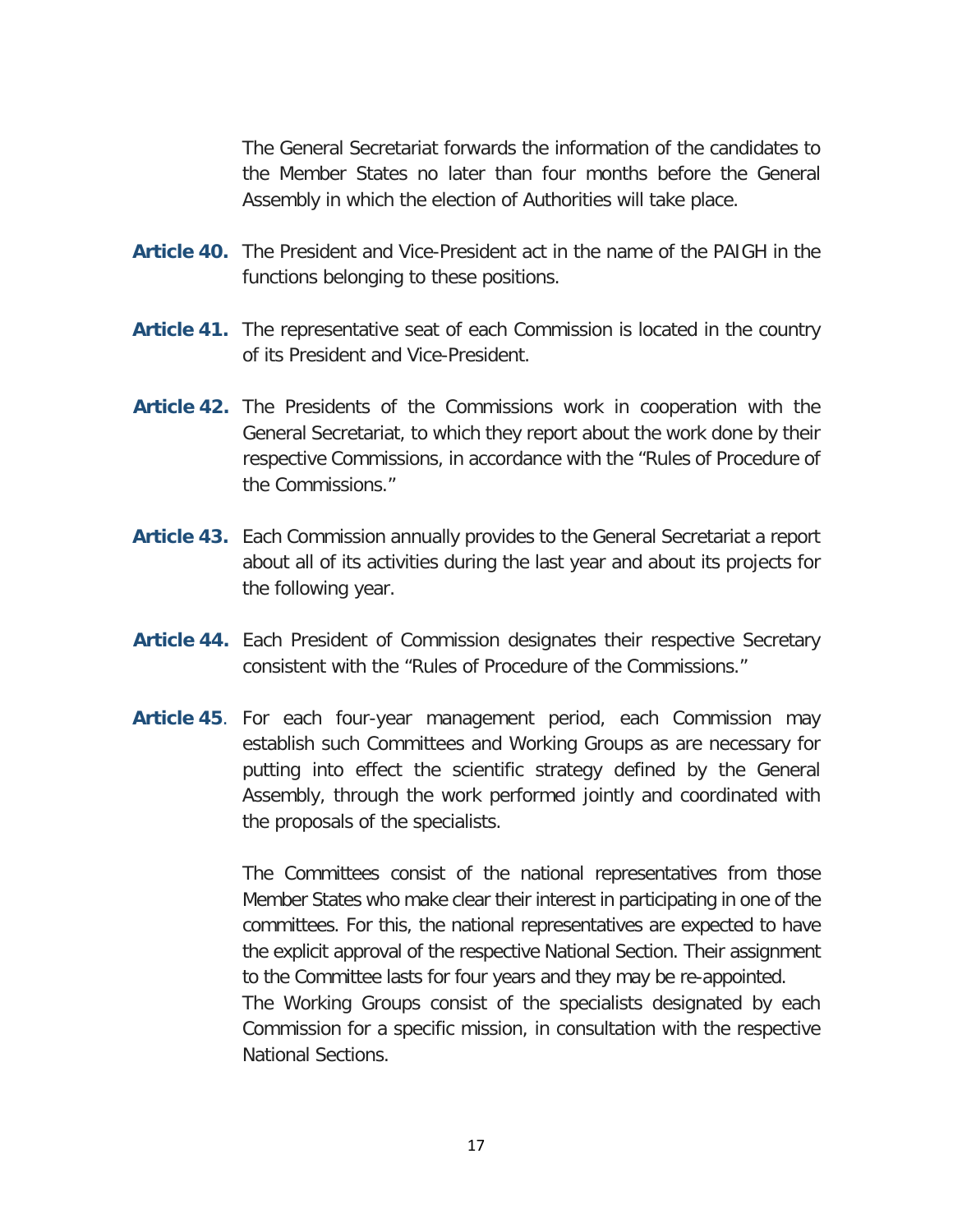Unless there are instructions to the contrary by the institutions in which they work, the members of the Committees and Working Groups perform their tasks in their individual expert capacity.

The structure and system for work of the Committees and Working Groups are established in the "Rules of Procedure of the Commissions."

**Article 46.** The Commissions hold ordinary Consultation meetings every four years, including a joint meeting made up of all the Commissions. These meetings are held prior to the General Assembly in which the election of the Authorities takes place.

> The General Assembly determines the venue for the Consultation meetings; in the case of there being no offer, the meeting may be held in virtual mode.

> There can be extraordinary Consultation Meetings convened by a decision of half of the Member States eligible to vote, plus one, decided at the General Assembly.

- **Article 47.** The objectives of the Consultation Meetings of the Commissions are among others:
	- 1. To elect the Authorities of the Commissions;
	- 2. To re-assess the structure of the Commissions;
	- 3. To evaluate the activities carried out during the four-year period finishing at that time;
	- 4. To set the scientific policy and work plan for the following fouryear period.

The recommendations of the Consultation Meetings of the Commissions are submitted for consideration by the General Assembly.

**Article 48**. The Commissions hold Technical Meetings every four years, half-way through the period between two ordinary Consultation Meetings.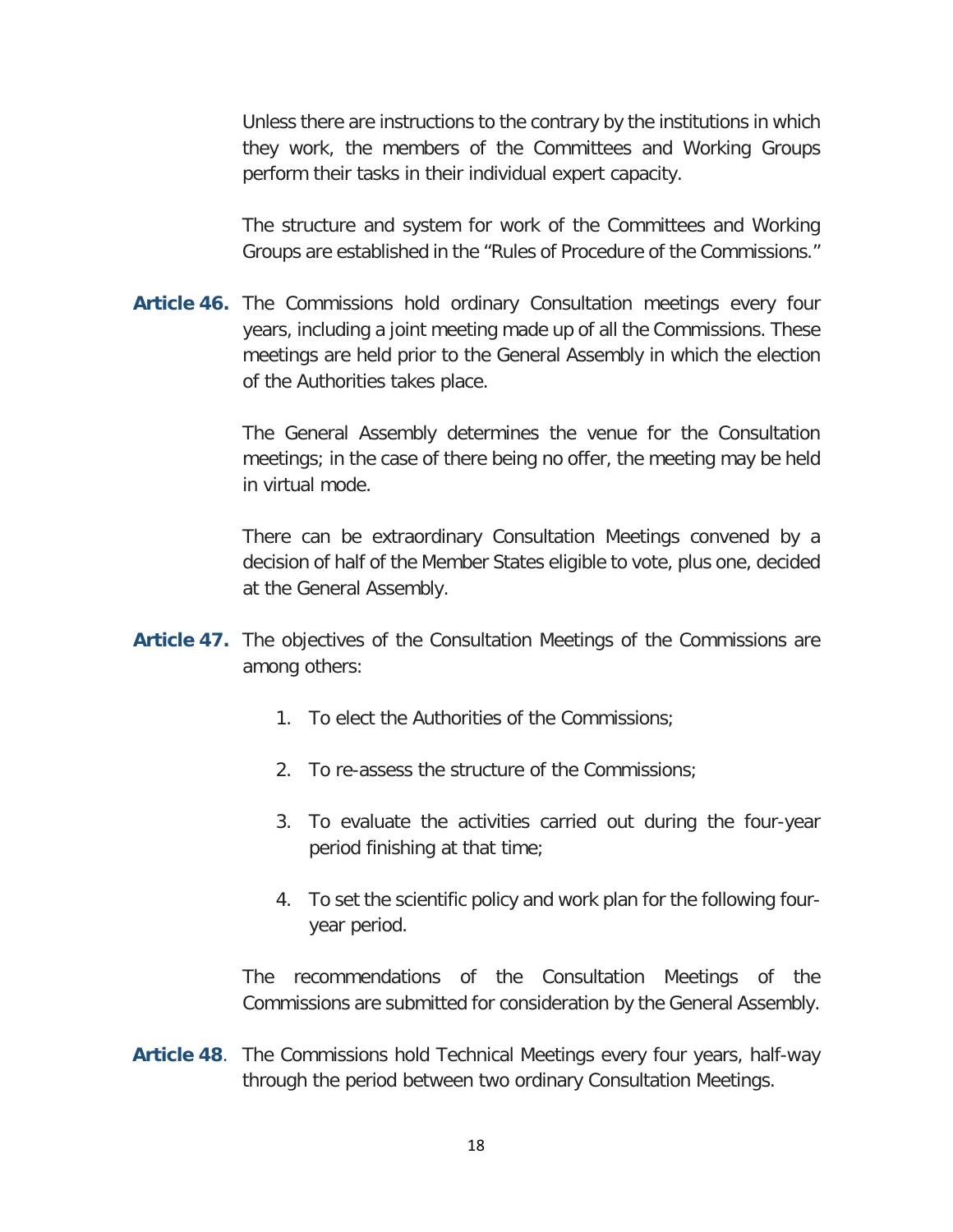The Commissions can hold the Technical Meetings virtually if they merit so.

- **Article 49**. The objectives of the Technical Meetings of the Commissions are among others:
	- 1. To assess the progress of the projects of the respective Commissions;
	- 2. To receive the reports of the Presidents of the Commissions;
	- 3. To receive the reports of the Committees and Working Groups;
	- 4. To perform technical and academic presentations by highly qualified specialists with special emphasis on communicating activities and the progress made in the framework of the Technical Assistance Program;
	- 5. To encourage relationships among the Commissions so that joint projects may be approved.

#### **CHAPTER XI NATIONAL SECTIONS**

- **Article 50**. Each National Section is the body established by each Member State, for the fulfillment of the mission, vision, principles, and scientific strategy of the PAIGH, in the national sphere, and relies, for this purpose, on the financial support of its government.
- **Article 51**. The government of each Member State designates the President and the Vice-President of its National Section, in accordance with this Statute and the internal procedural rules of that Member.

The government of the Member State or the President of a National Section designates the rest of the members of the National Section. All of the persons named as representatives to the various bodies of the PAIGH are part of the respective National Section.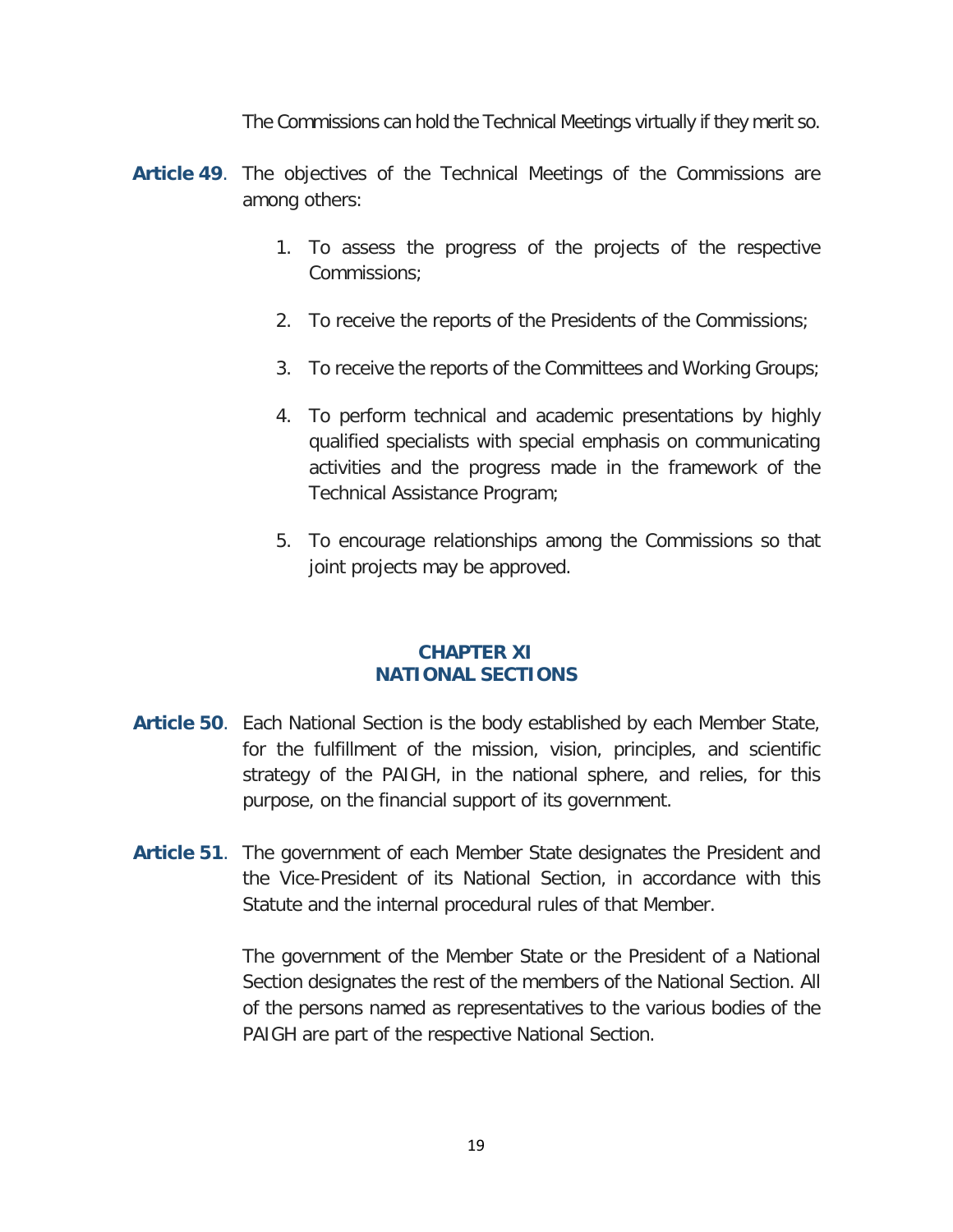- **Article 52**. In accordance with their internal regulations, the National Sections are composed of the following:
	- 1. President;
	- 2. Vice-President;
	- 3. Executive Secretary;
	- 4. One principal member for each of the Commissions in the PAIGH; and
	- 5. Official contributors to each of the Committees and Working Groups of interest to the respective Member State.
- **Article 53**. Each National Section elaborates and sets up its internal rules of procedure consistent with this Statute.
- **Article 54**. The following, among others, are functions of the National Sections:
	- 1. To encourage, coordinate, and distribute studies pertaining to the areas of interest of the PAIGH at the national sphere;
	- 2. To strengthen continually, at the national level, the relationship among governments, academic institutions, as well as companies and civil organizations, in order to fulfill the Mission of the PAIGH;
	- 3. To perform concrete actions that encourage studies, work programs and training of national interest, by means of regularly scheduled open meetings, or of other initiatives;
	- 4. To submit for consideration by the decision-making bodies of the PAIGH matters arising in their competence;
	- 5. To request that their respective governments implement the resolutions and recommendations of the General Assembly of the PAIGH;
	- 6. To report their activities to the General Assembly of the PAIGH. Such reports are expected to include the salient achievements of the National Section and also the list of its members.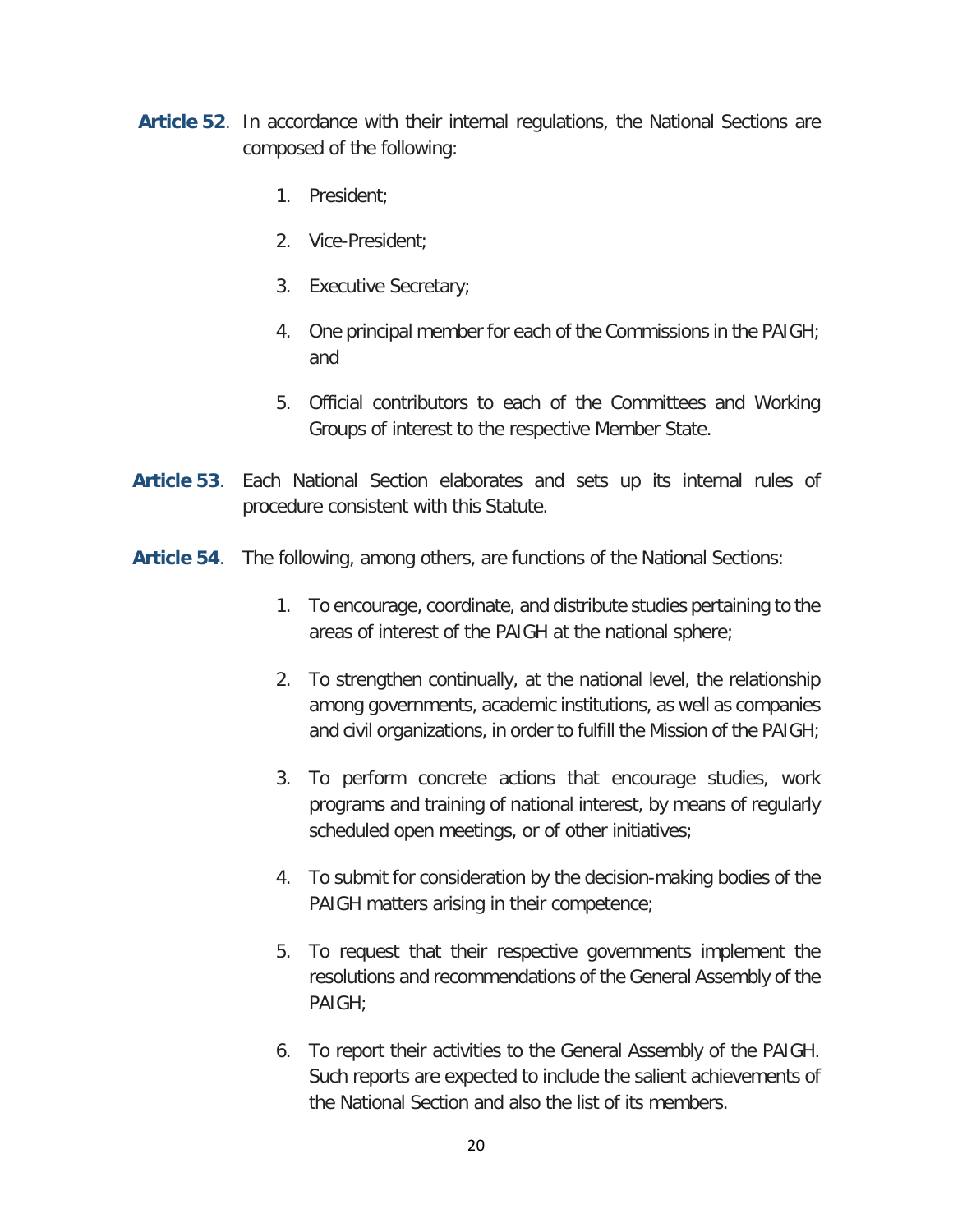### **CHAPTER XII FINANCES**

**Article 55**. The economic basis supporting the PAIGH is constituted through the contributions of the annual quotas that the Member States provide approved by the General Assembly.

> The membership quotas are calculated taking as an initial reference the scale of contributions used by the General Secretariat of the OAS and, according to what PAIGH Member States arrange; provided that the General Secretariat of PAIGH carries out the respective studies and proposals with the following considerations:

- 1. The minimum membership quota of any Member State of the general budget is 0.5%; and
- 2. The maximum membership quota of any Member State may not exceed 49.99% of the general budget.
- **Article 56**. The proposal for the PAIGH budget is prepared by the General Secretariat considering the programs that have to be put into effect by the Commissions and Committees, as well as those that are assigned to the General Secretariat.

The PAIGH Authorities are consulted by the General Secretariat regarding the preparation of the proposed budget, which is expected to be sent to the Member States and to the relevant body of the OAS at least two months before the meeting at which it is to be considered and adopted.

Prior to the General Assembly, the Authorities meet in order to examine the proposal for the budget in light of any observations made by the Member States and the relevant body belonging to the OAS, for the purpose of setting up its final consolidation and consideration by the General Assembly of the PAIGH.

In approving the general budget of the PAIGH, it is expected to be kept in mind that the funds assigned to scientific-technical activities are expected to be significantly greater than those which are applied to the administrative maintenance of the PAIGH.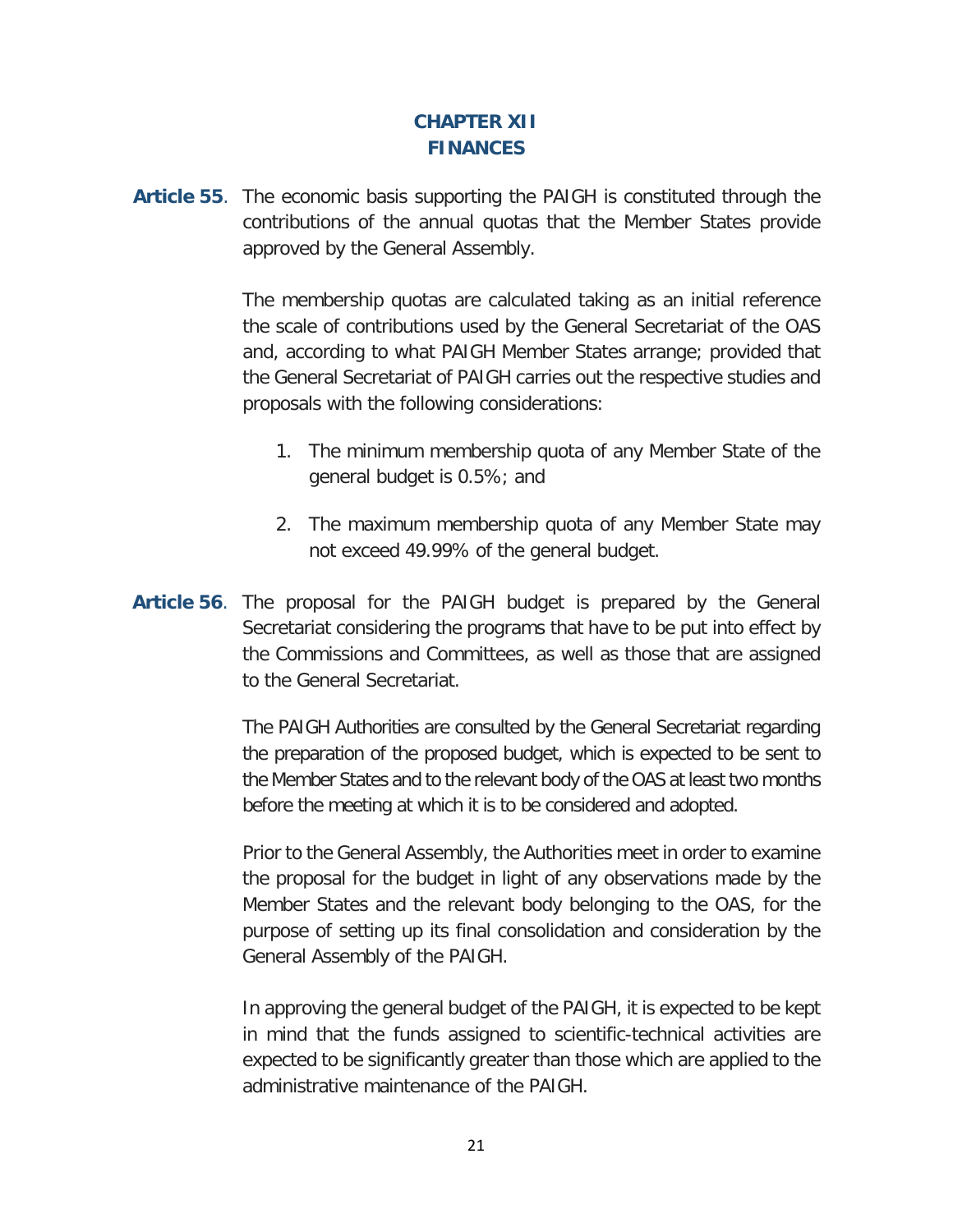- **Article 57**. The funds of the PAIGH are deposited in its name in accounts at banking institutions located in the cities where the General Secretariat or the other constituent bodies of the PAIGH are located.
- **Article 58**. The Advisory Financial Planning and Assessment Committee (AFPA) has the functions of studying in a detailed manner the reports about finances, auditing, the budget, and of drafting a suitable financial policy to serve as a guide for the Authorities of the PAIGH.

The AFPA Committee is chaired by the President of the PAIGH, and includes two other members who understand the working of the PAIGH, are committed to its interests, and are from Member States eligible to vote, excluding those countries with nationals in positions of Authority.

Except the President, the members of the AFPA Committee are elected in accordance with the provisions of the "Rules of Procedure of the Advisory Financial Planning and Assessment Committee (AFPA)."

### **CHAPTER XIII COOPERATING PARTNERS**

**Article 59.** The General Assembly may decide, by consensus, to accept as a cooperating partner any suitable person, whether an individual or a legally constituted entity, that desires to establish a link with the activities of the PAIGH to the extent its objectives are aligned with the mission, vision and principles of the PAIGH, stipulated in Chapter II of this Statute.

> To retain this status, the Cooperating Partner is expected to annually make a monetary contribution that is assigned to the Technical Assistance Program.

> The guidelines for granting the status of Cooperating Partner are established in the "Rules of Procedure of Cooperating Partners."